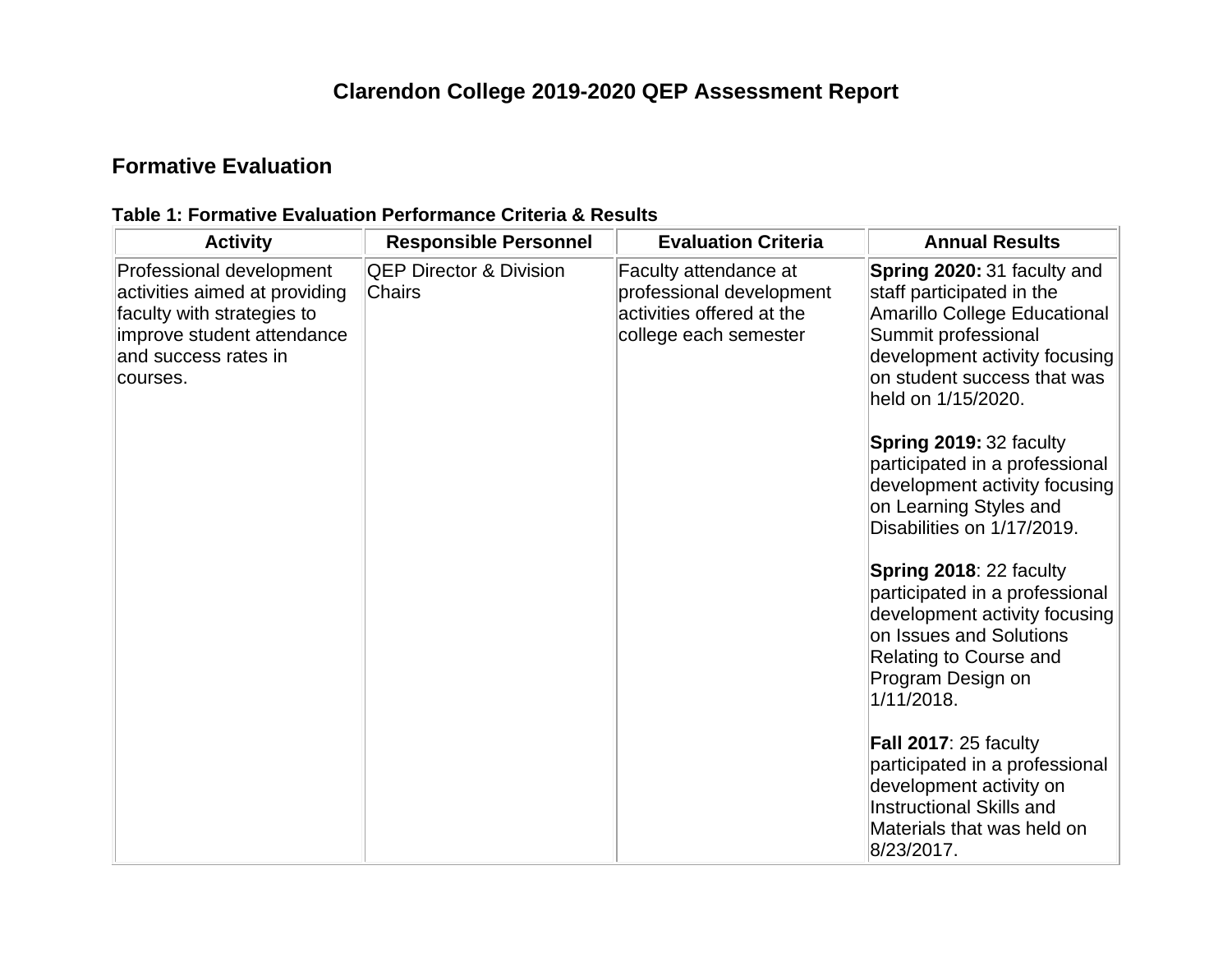|  |                                                                                                  | Spring 2017: 32 faculty<br>participated in a professional<br>development activity titled<br>Tips for Tutors: 12 Teaching<br><b>Strategies for Effective</b><br>Learning on 1/12/2017.                                                                                |
|--|--------------------------------------------------------------------------------------------------|----------------------------------------------------------------------------------------------------------------------------------------------------------------------------------------------------------------------------------------------------------------------|
|  |                                                                                                  | Fall 2016: 33 faculty<br>participated in a professional<br>development activity on<br>8/18/2016.                                                                                                                                                                     |
|  |                                                                                                  | Spring 2016: 38 faculty<br>attended a faculty<br>development session on<br>January 14, 2016 that<br>focused on classroom<br>management and the QEP.                                                                                                                  |
|  | <b>Results from faculty</b><br>evaluations of each<br>professional development<br>activity held. | Spring 2020: All 31 of the<br>faculty and staff that<br>participated in the<br>professional development<br>activity on 1/15/2020<br>responded positively on<br>surveys following the<br>presentation including<br>questions on the relevancy of<br>the presentation. |
|  |                                                                                                  | <b>Spring 2019: 31 of the 32</b><br>faculty that participated in the<br>professional development<br>activity on 1/17/2019<br>responded positively on                                                                                                                 |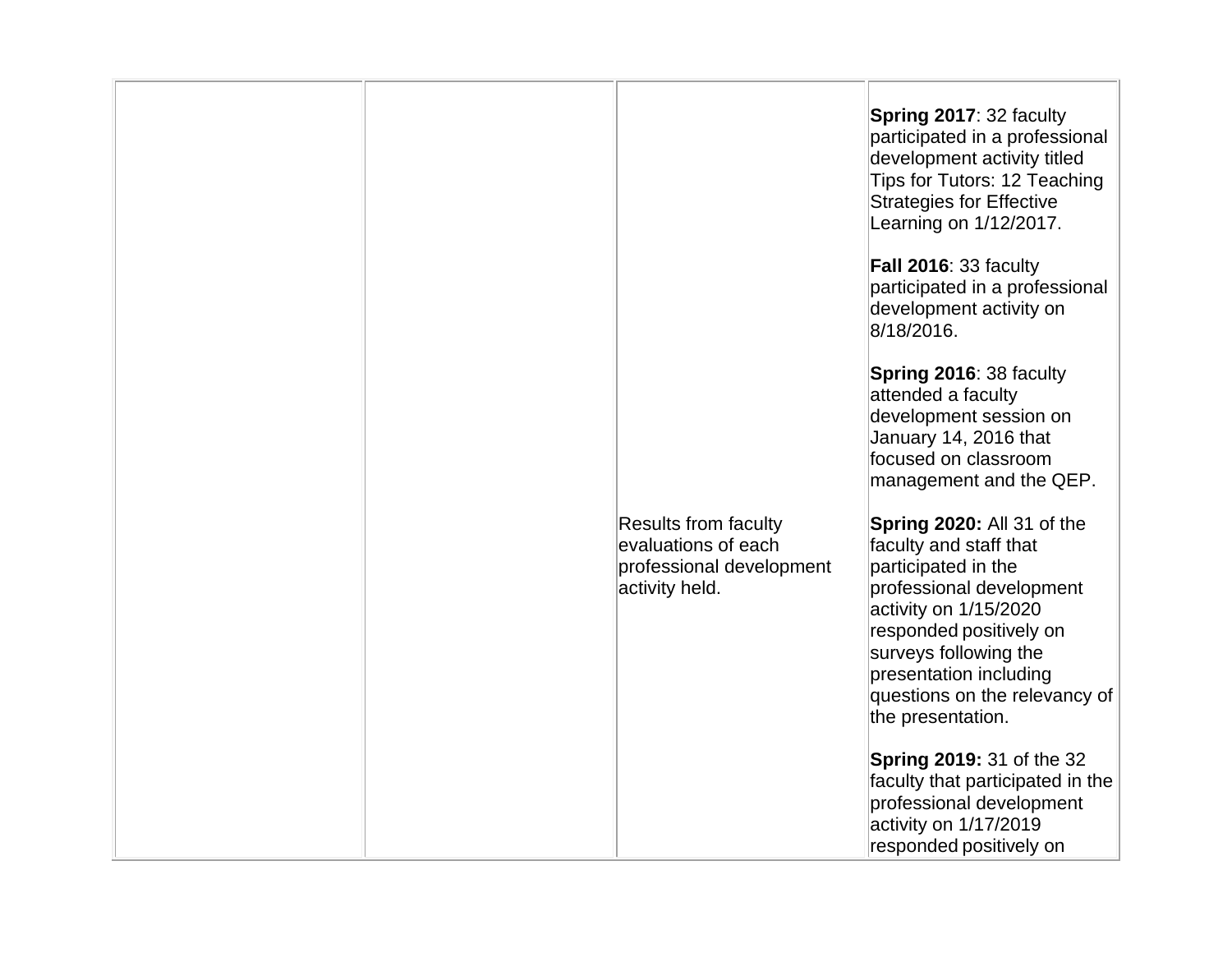| surveys following the<br>presentation including<br>the presentation.<br><b>Spring 2018: 14 of the 22</b><br>professional development<br>activity on 1/11/2018<br>responded positively on<br>surveys following the<br>presentation including<br>the presentation.<br><b>Fall 2017: 23 of the 25</b><br>professional development<br>activity on 8/23/2017<br>positively on surveys<br>following the presentation<br>including questions on the<br>relevancy of the<br>presentation.<br><b>Spring 2017: 31 of the 32</b><br>professional development<br>activity on 1/12/2017<br>positively on surveys<br>following the presentation<br>including questions on the<br>relevancy of the |  |                                                                   |
|-------------------------------------------------------------------------------------------------------------------------------------------------------------------------------------------------------------------------------------------------------------------------------------------------------------------------------------------------------------------------------------------------------------------------------------------------------------------------------------------------------------------------------------------------------------------------------------------------------------------------------------------------------------------------------------|--|-------------------------------------------------------------------|
|                                                                                                                                                                                                                                                                                                                                                                                                                                                                                                                                                                                                                                                                                     |  | questions on the relevancy of                                     |
|                                                                                                                                                                                                                                                                                                                                                                                                                                                                                                                                                                                                                                                                                     |  | faculty that participated in the<br>questions on the relevancy of |
|                                                                                                                                                                                                                                                                                                                                                                                                                                                                                                                                                                                                                                                                                     |  | faculty that participated in the                                  |
|                                                                                                                                                                                                                                                                                                                                                                                                                                                                                                                                                                                                                                                                                     |  | faculty that participated in the<br>presentation.                 |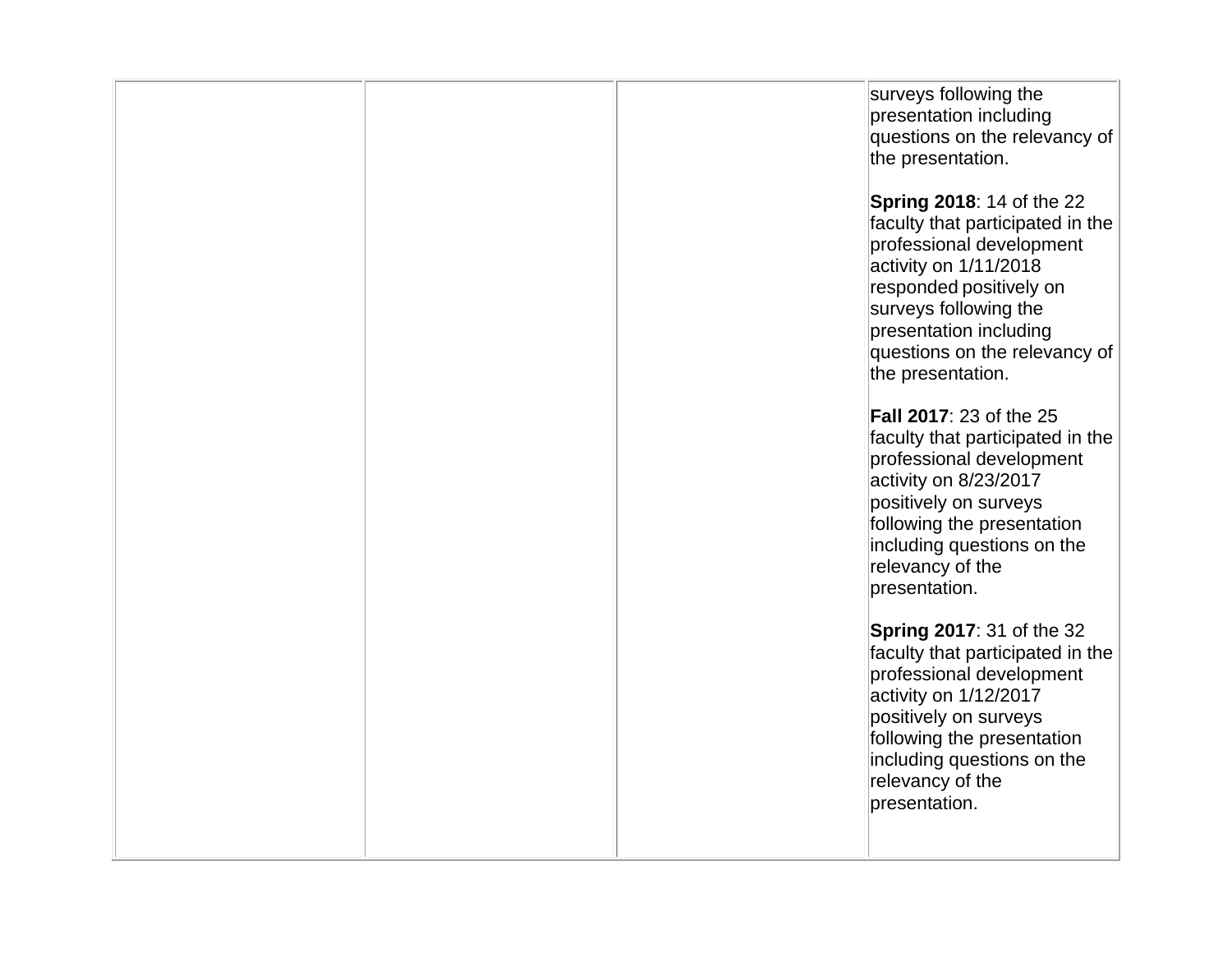|                                                                                                                                                      | <b>Fall 2016: 31 of the 33</b><br>faculty that participated in the<br>professional development                                                                                                                                                                                                     |
|------------------------------------------------------------------------------------------------------------------------------------------------------|----------------------------------------------------------------------------------------------------------------------------------------------------------------------------------------------------------------------------------------------------------------------------------------------------|
|                                                                                                                                                      | activity on 8/18/2016.                                                                                                                                                                                                                                                                             |
|                                                                                                                                                      | <b>Spring 2016: 35 of the 38</b><br>faculty that attended the<br>professional development<br>activity held on 1/14/16<br>responded positively on<br>surveys following the<br>presentation including<br>questions on the relevancy of<br>the presentation.                                          |
| Post-semester faculty<br>surveys on implementation<br>and effectiveness of<br>strategies presented during<br>professional development<br>activities. | <b>Spring 2020: 22 faculty</b><br>completed the post-semester<br>survey on 1/15/2020<br>reporting on the<br>implementation and<br>effectiveness of the<br>strategies they implemented<br>during the previous spring<br>and fall semesters with the<br>majority of the responses<br>being positive. |
|                                                                                                                                                      | Spring 2019: 19 faculty<br>completed the post-semester<br>survey on 1/17/2019<br>reporting on the<br>implementation and<br>effectiveness of the<br>strategies they implemented<br>during the previous spring<br>and fall semesters with the                                                        |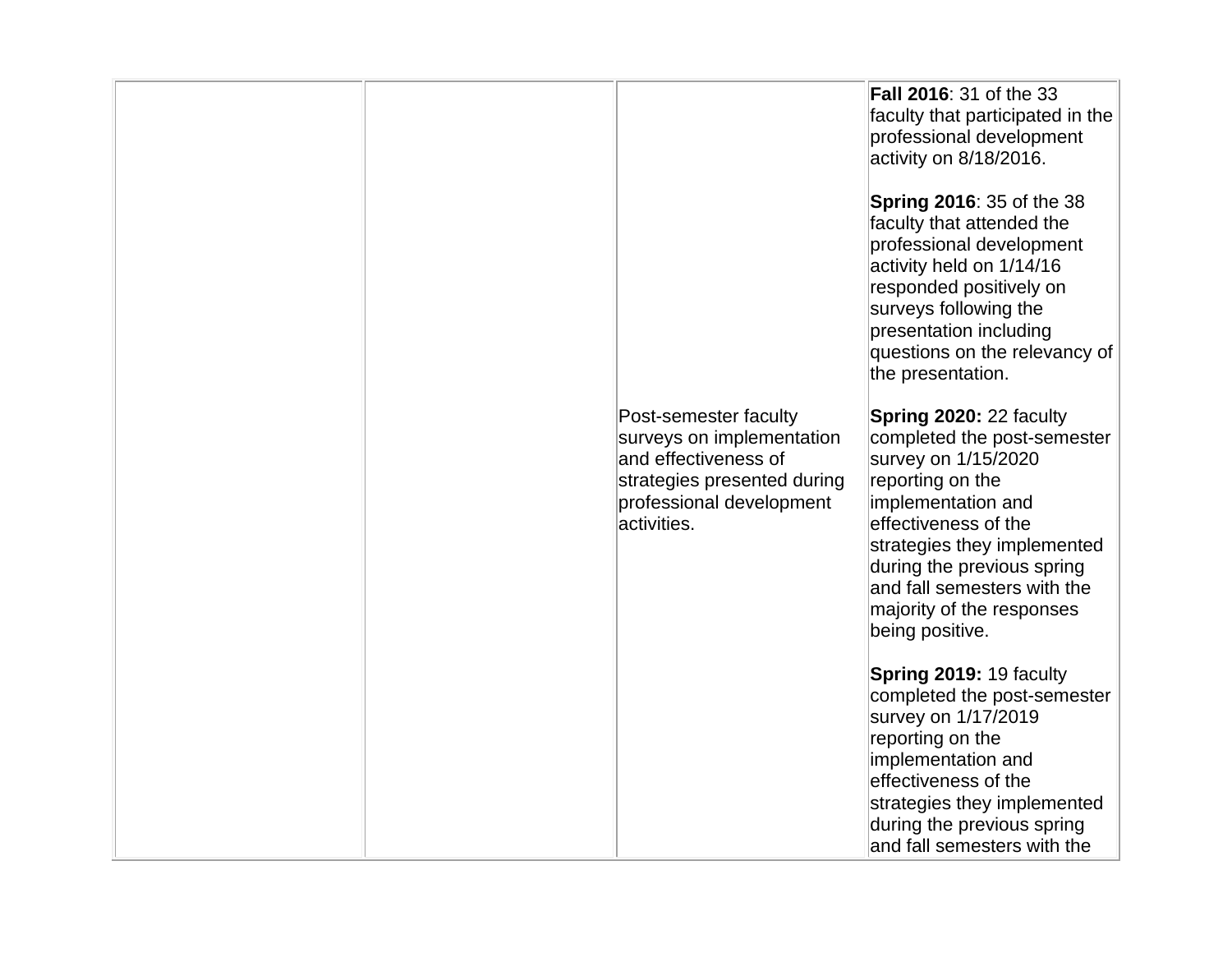|                                                          |                                                                                                                    |                                                                                         | majority of the responses<br>being positive.                                                                                                                                                                                                                               |
|----------------------------------------------------------|--------------------------------------------------------------------------------------------------------------------|-----------------------------------------------------------------------------------------|----------------------------------------------------------------------------------------------------------------------------------------------------------------------------------------------------------------------------------------------------------------------------|
|                                                          |                                                                                                                    |                                                                                         | Spring 2018: The post-<br>semester survey will be<br>administered during the Fall<br>2018 semester.                                                                                                                                                                        |
|                                                          |                                                                                                                    |                                                                                         | Spring 2017: 22 faculty<br>completed the post-semester<br>survey on 8/17/2017<br>reporting on the<br>implementation and<br>effectiveness of the<br>strategies they implemented<br>during the previous semester<br>with the majority of the<br>responses being positive.    |
|                                                          |                                                                                                                    |                                                                                         | Spring 2016: 16 faculty<br>completed the post-semester<br>survey on 8/18/2016<br>reporting on the<br>implementation and<br>effectiveness of the<br>strategies they implemented<br>during the Spring 2016<br>semester with the majority of<br>the responses being positive. |
| <b>Offering Scholarships to</b><br>qualified individuals | Financial Aid department;<br>Director of Institutional<br>Effectiveness; & Vice<br><b>President of Instruction</b> | Number of students receiving<br>a scholarship each semester. 2019 full time students at | Fall 2019: A total of 169 Fall<br>Clarendon College had a<br>total attendance in all classes<br>of at least 90% and grades of<br>"C" or better resulting in them<br>being eligible for the \$200                                                                           |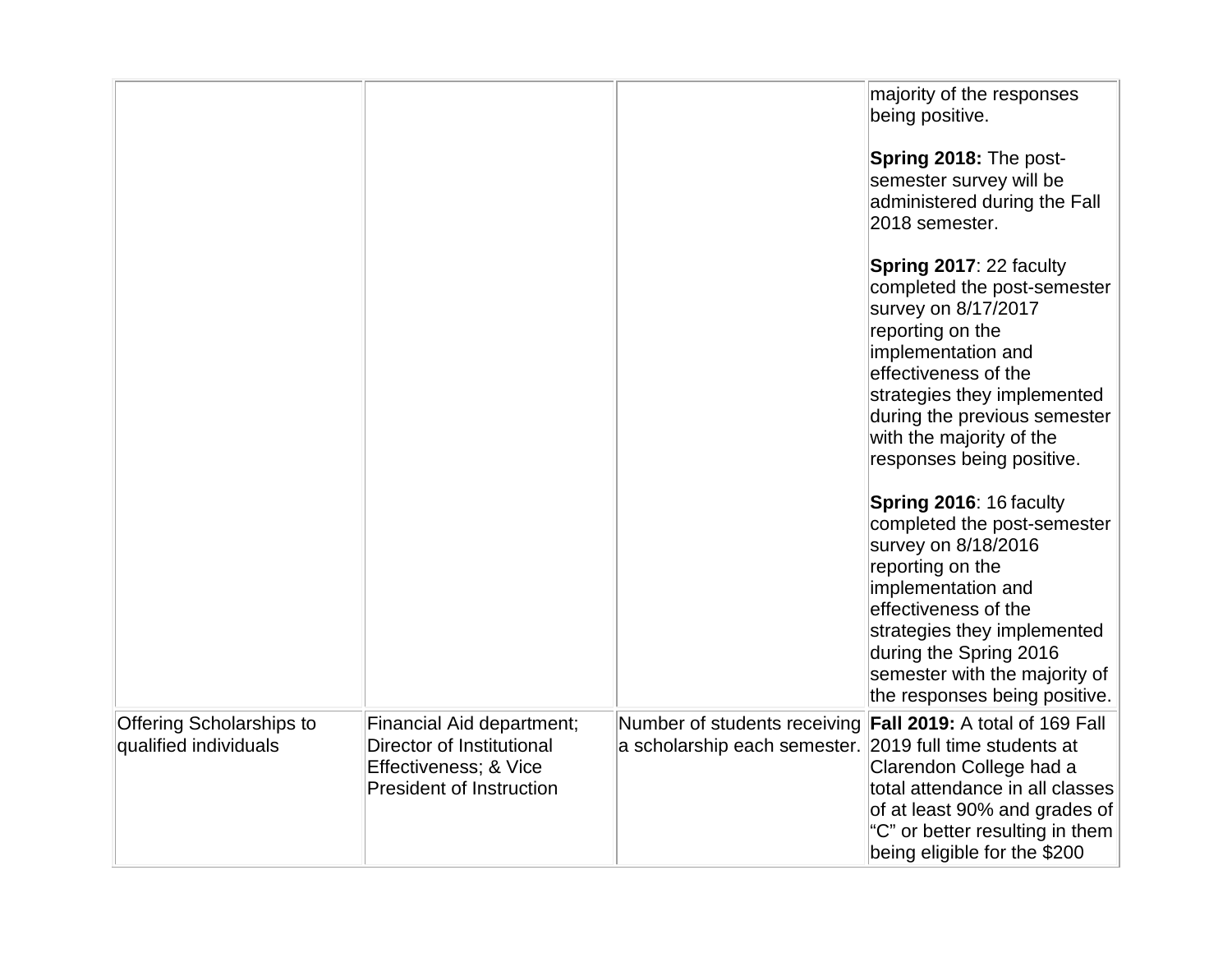|  | <b>QEP</b> scholarship. This          |
|--|---------------------------------------|
|  | included 70 students at the           |
|  | Clarendon Camps, 63                   |
|  | students at the Pampa                 |
|  | Center, 17 students at the            |
|  |                                       |
|  | Childress Center, 16                  |
|  | students at the Amarillo              |
|  | Center, and 3 Distance                |
|  | Education students.                   |
|  |                                       |
|  | <b>Fall 2018:</b> A total of 295 Fall |
|  | 2018 full time students at            |
|  | Clarendon College had a               |
|  | total attendance in all classes       |
|  | of at least 90% and grades of         |
|  | "C" or better resulting in them       |
|  |                                       |
|  | being eligible for the \$200          |
|  | <b>QEP</b> scholarship. This          |
|  | included 168 students at the          |
|  | Clarendon Camps, 72                   |
|  | students at the Pampa                 |
|  | Center, 26 students at the            |
|  | Childress Center, 15                  |
|  | students at the Amarillo              |
|  | Center, and 14 Distance               |
|  | <b>Education students.</b>            |
|  |                                       |
|  | <b>Fall 2017:</b>                     |
|  | A total of 291 Fall 2017 full         |
|  | time students at Clarendon            |
|  | College had a total                   |
|  | attendance in all classes of          |
|  |                                       |
|  | at least 90% and grades of            |
|  | "C" or better resulting in them       |
|  | being eligible for the \$200          |
|  | <b>QEP</b> scholarship. This          |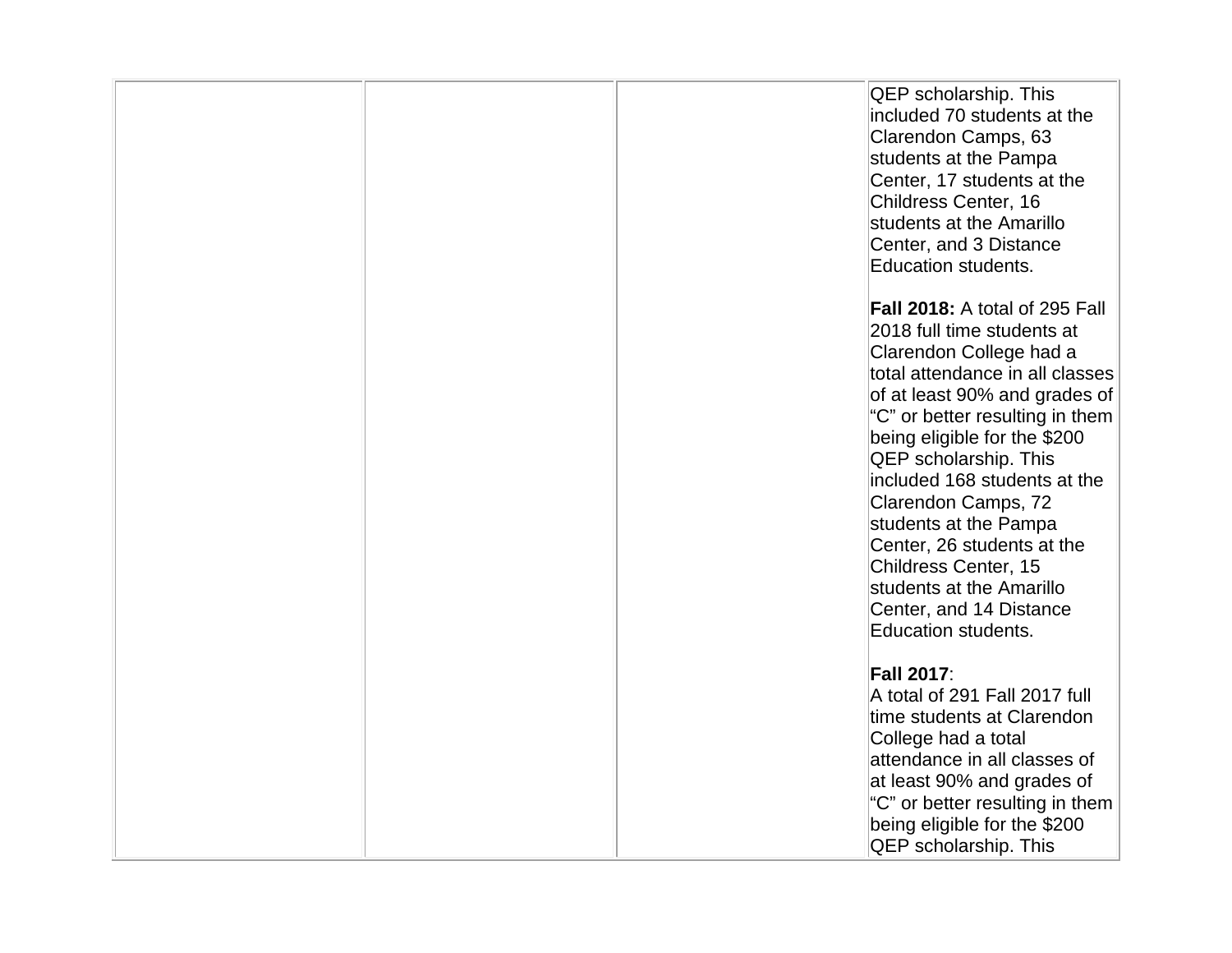|  |                                                                    | included 166 students at the<br>Clarendon Camps, 75<br>students at the Pampa<br>Center, 24 students at the<br>Childress Center, 13<br>students at the Amarillo<br>Center, and 13 Distance<br>Education students.                                                                                                        |
|--|--------------------------------------------------------------------|-------------------------------------------------------------------------------------------------------------------------------------------------------------------------------------------------------------------------------------------------------------------------------------------------------------------------|
|  |                                                                    | <b>Fall 2016:</b><br>In Fall 2016 there were 166<br>students that were eligible for<br>the scholarship including 89<br>students at the Clarendon<br>Campus, 49 students at the<br>Pampa Center, 9 students at<br>the Childress Center, 10<br>students at the Amarillo<br>Center, and 10 distance<br>education students. |
|  |                                                                    | <b>Fall 2015:</b><br>In Fall 2015 There were 93<br>students at the Clarendon<br>Campus that were eligible for<br>the scholarship (52 Students<br>from the Pampa Center, 15<br>from the Childress Center, 16<br>from the Amarillo Center, and<br>1 DI student would have<br>been eligible in Fall 2015).                 |
|  | Total number and amount of<br>scholarships given each<br>semester. | Spring 2020:<br>Of the 169 eligible students<br>from Fall 2019, 139 returned<br>in Spring 2020 and were                                                                                                                                                                                                                 |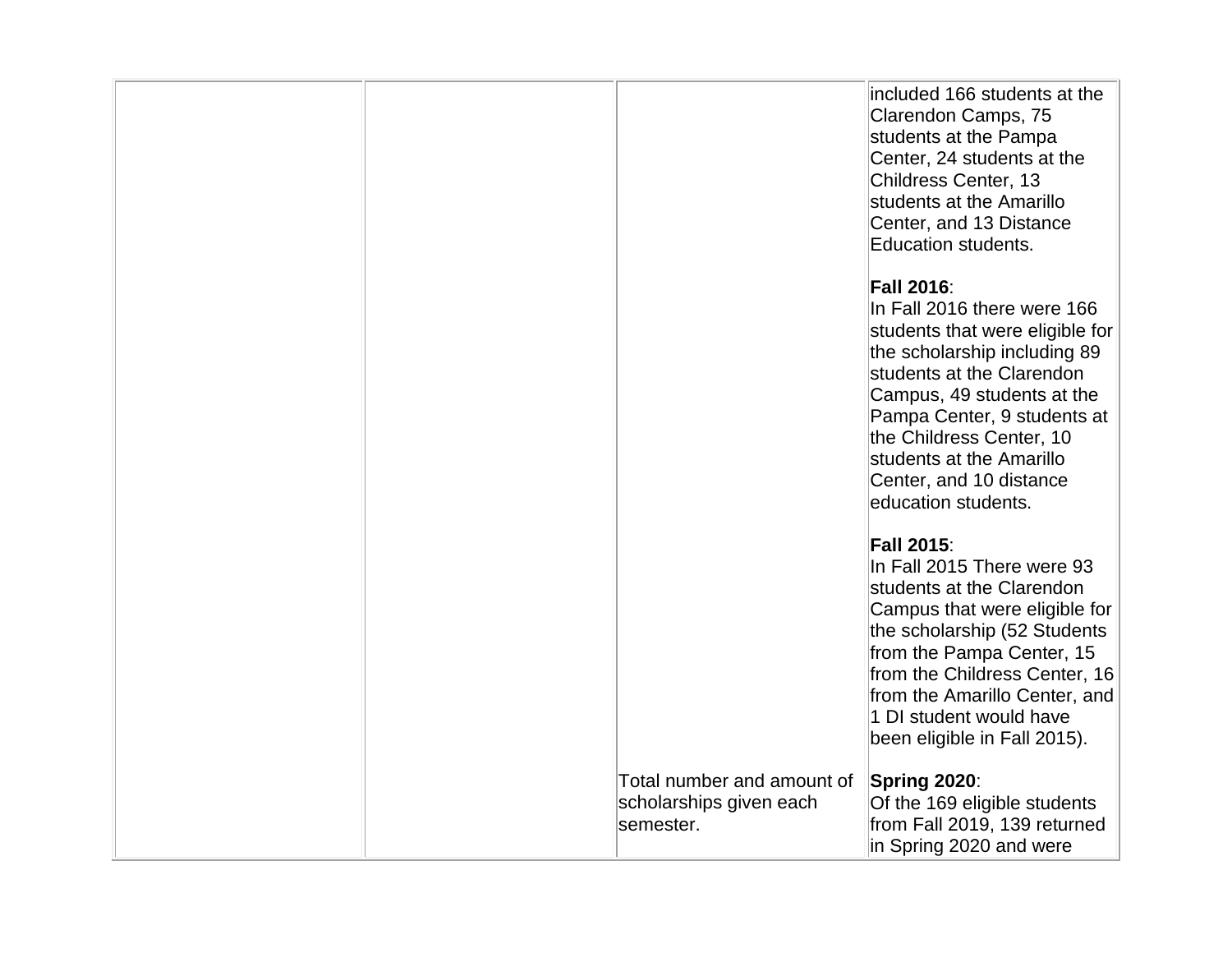|  | awarded a \$200 QEP<br>scholarship for a total of<br>\$27,800. These included<br>awards to 60 students at the<br><b>Clarendon Campus</b><br>$( $12,000, 46 \text{ at the Pampa})$<br>Center (\$9,200), 12 at the<br>Childress Center (\$2,400),<br>13 at the Amarillo Center<br>$(\$2,600)$ , and 8 Distance<br>Education students (\$1,600).                                                                                                                       |
|--|---------------------------------------------------------------------------------------------------------------------------------------------------------------------------------------------------------------------------------------------------------------------------------------------------------------------------------------------------------------------------------------------------------------------------------------------------------------------|
|  | Spring 2019:<br>Of the 295 eligible students<br>from Fall 2018, 239 returned<br>in Spring 2018 (217 full time)<br>and were awarded a \$200<br><b>QEP</b> scholarship for a total of<br>\$47,800. These included<br>awards to 150 students at<br>the Clarendon Campus<br>$($ \$30,000), 53 at the Pampa<br>Center (\$10,600), 15 at the<br>Childress Center (\$3,000),<br>13 at the Amarillo Center<br>$(\$2,600)$ , and 8 Distance<br>Education students (\$1,600). |
|  | Spring 2018:<br>Of the 291 eligible students<br>from Fall 2017, 249 returned<br>in Spring 2018 and were<br>awarded a \$200 QEP<br>scholarship for a total of<br>\$49,800. These included<br>awards to 153 students at                                                                                                                                                                                                                                               |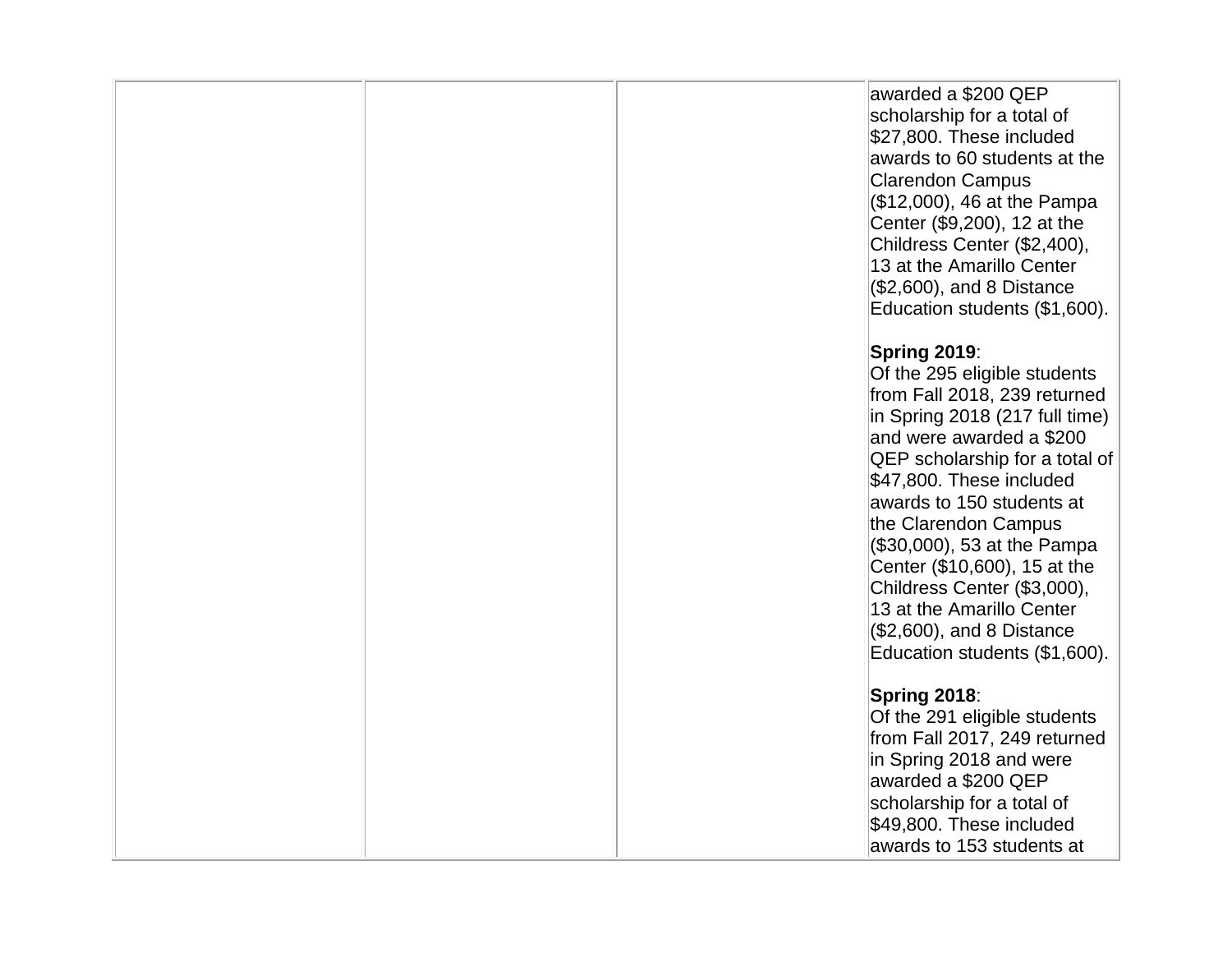|                                                                  |                                                                                                   |                                                                | the Clarendon Campus<br>(\$30,600), 61 at the Pampa<br>Center (\$12,200), 13 at the<br>Childress Center (\$2,600),<br>10 at the Amarillo Center<br>(\$2,000), and 12 Distance<br>Education students (\$2,400).                                                                                                                            |
|------------------------------------------------------------------|---------------------------------------------------------------------------------------------------|----------------------------------------------------------------|-------------------------------------------------------------------------------------------------------------------------------------------------------------------------------------------------------------------------------------------------------------------------------------------------------------------------------------------|
|                                                                  |                                                                                                   |                                                                | Spring 2017:<br>In Fall 2016 there were 166<br>students that were awarded<br>the scholarship for a total of<br>\$34,200, including 89<br>students at the Clarendon<br>Campus, 49 students at the<br>Pampa Center, 9 students at<br>the Childress Center, 10<br>students at the Amarillo<br>Center, and 10 distance<br>education students. |
|                                                                  |                                                                                                   |                                                                | Spring 2016:<br>In Fall 2015 there were 93<br>students at the Clarendon<br>Campus that were awarded<br>the scholarship for a total of<br>$$18,600$ (52 Students from<br>the Pampa Center, 15 from<br>the Childress Center, 16 from<br>the Amarillo Center, and 1 DI<br>student would have been<br>eligible in Fall 2015).                 |
| Posters to be created<br>outlining the benefits of<br>attendance | <b>Vice President of Student</b><br>Services; Director of Student<br>Life; Marketing Coordinator; | Design, printing and<br>placement of posters in<br>classrooms. | Posters for Attend to<br>Learning were designed,<br>printed and placed at the<br>start of the Fall 2015                                                                                                                                                                                                                                   |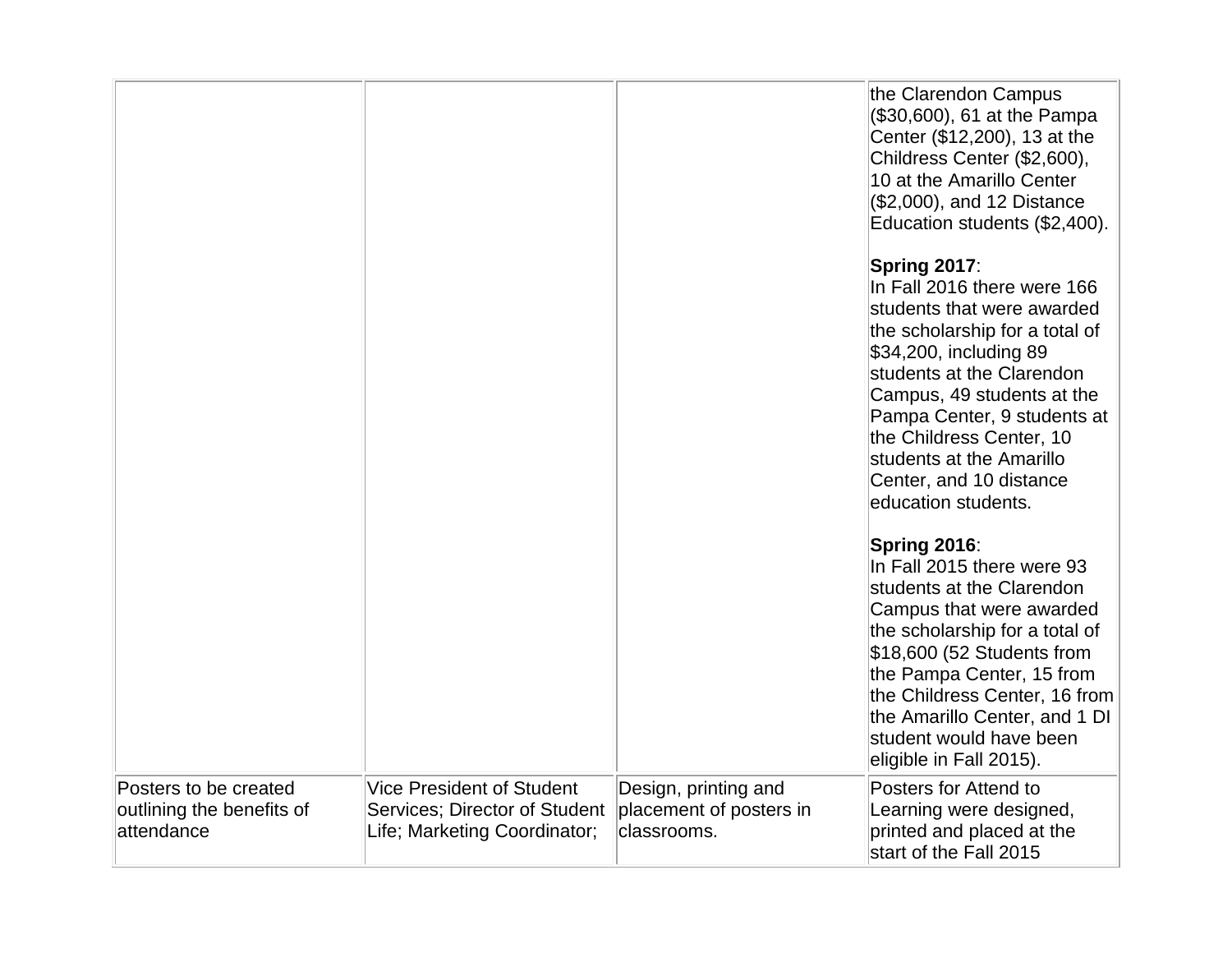| & Student Government<br>Association |                                                     | semester. Additional display<br>boards were also designed<br>and created at the Clarendon<br>Campus and at the Pampa<br>Center in Fall 2016 and Fall<br>2017. Graphics used for the<br>posters were also<br>incorporated into the<br>electronic message boards<br>located at each location as<br>well as on Clarendon<br>College's website.                                                                                                                                                                                                                                                                                                        |
|-------------------------------------|-----------------------------------------------------|----------------------------------------------------------------------------------------------------------------------------------------------------------------------------------------------------------------------------------------------------------------------------------------------------------------------------------------------------------------------------------------------------------------------------------------------------------------------------------------------------------------------------------------------------------------------------------------------------------------------------------------------------|
|                                     | Locations and number of<br>classrooms with posters. | Posters are placed in every<br>classroom at all locations,<br>including 19 classrooms at<br>the Clarendon Campus, 15<br>classrooms at the Pampa<br>Center, and 4 classrooms at<br>the Childress Center.<br>Additional posters were also<br>placed in the LRC in<br>Clarendon, the LRC and<br>HSSC in Pampa, and the<br>LRC in Childress, as well as<br>in hallways and other<br>locations accessible by<br>students including the dorms,<br>cafeteria, gym, and lounge<br>areas. The posters were also<br>converted to an electronic<br>format compatible with the<br>electronic message boards<br>and college website and<br>posted in Fall 2016. |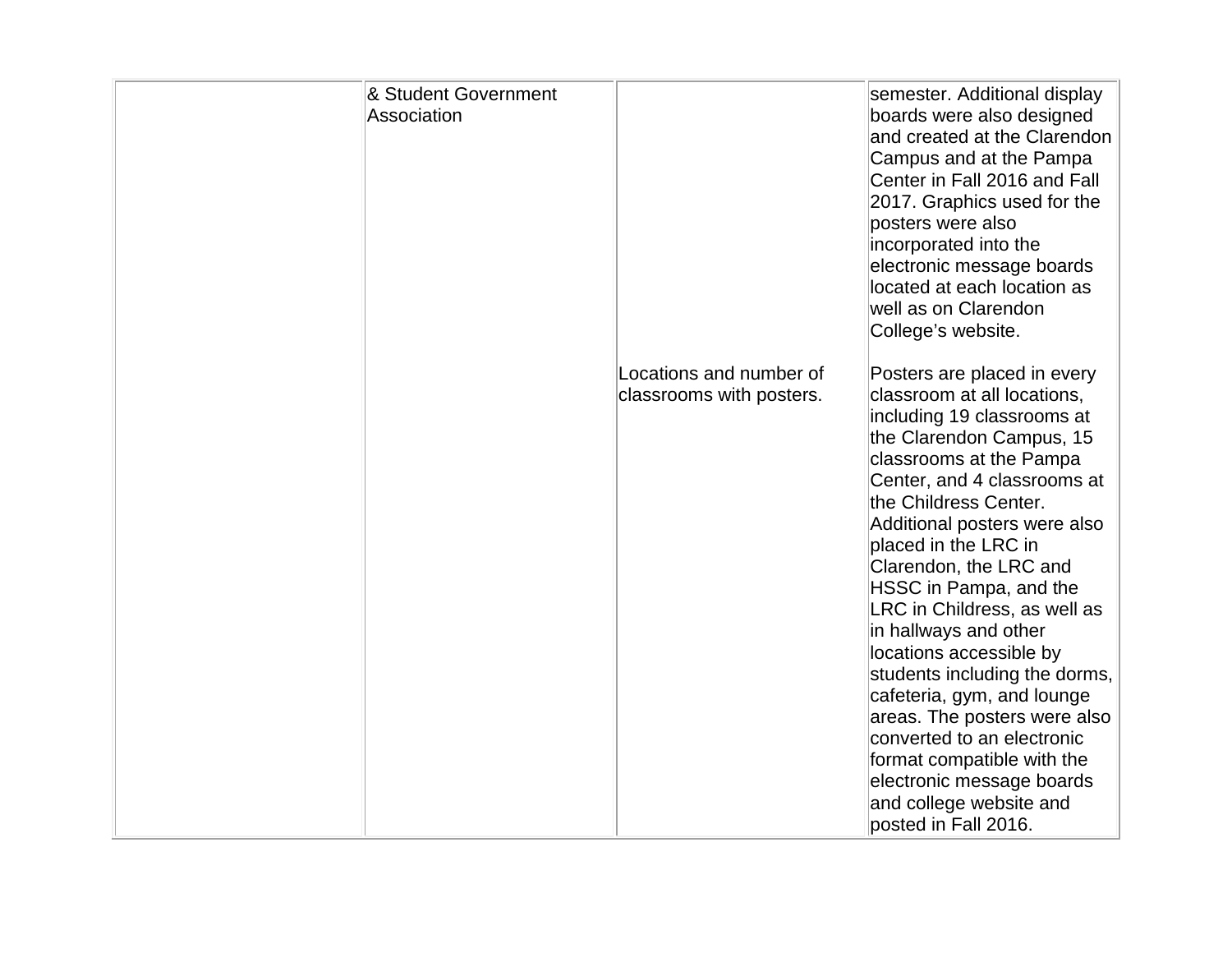| Printed materials to be<br>distributed during EDUC<br>and/or PYSC 1100 courses<br>outlining the benefits of<br>attendance | <b>Vice President of Student</b><br><b>Services: Director of Student</b><br>Life; Program Coordinator for<br><b>Education; Marketing</b><br>Coordinator; & Student<br><b>Government Association</b> | Development, printing and<br>distribution of materials.                | Instructional material<br>outlining the benefits of<br>attendance was developed<br>and included in the<br>EDUC/PSYC 1100 online<br>courses beginning with the<br>Fall 2015 semester (this<br>course is required for all<br>students as a part of<br>Clarendon College's Core).                                     |
|---------------------------------------------------------------------------------------------------------------------------|-----------------------------------------------------------------------------------------------------------------------------------------------------------------------------------------------------|------------------------------------------------------------------------|--------------------------------------------------------------------------------------------------------------------------------------------------------------------------------------------------------------------------------------------------------------------------------------------------------------------|
|                                                                                                                           |                                                                                                                                                                                                     | Number of students receiving<br>printed materials each<br>semester.    | In Fall 2019 there were 212<br>students enrolled in the<br>EDUC/PSYC 1100 course<br>and received the materials,<br>compared to 218 students in<br>Fall 2018, 216 students in<br>Fall 2017, 177 in Fall 2016<br>and 188 in Fall 2015.                                                                               |
| Additions to the MOST 1200<br>course to promote online<br>course attendance                                               | Moodle LMS Coordinator &<br>Online instruction committee                                                                                                                                            | Development of online<br>content and inclusion in<br><b>MOST 1200.</b> | This material was developed<br>and included in the MOST<br>1200 course required for all<br>online students beginning in<br>the Fall 2015 semester.                                                                                                                                                                 |
|                                                                                                                           |                                                                                                                                                                                                     | Number of students viewing<br>the online content each<br>semester.     | In Fall 2019 there were 327<br>students that received the<br>material in the MOST 1200<br>course, compared to 355<br>students (259 Dual Credit) in<br>Fall 2018, 160 students in<br>Fall 2017, 122 students in<br>Fall 2016 and 142 students<br>in Fall 2015 (117 students<br>during Fall and 25 in Fall<br>Mini). |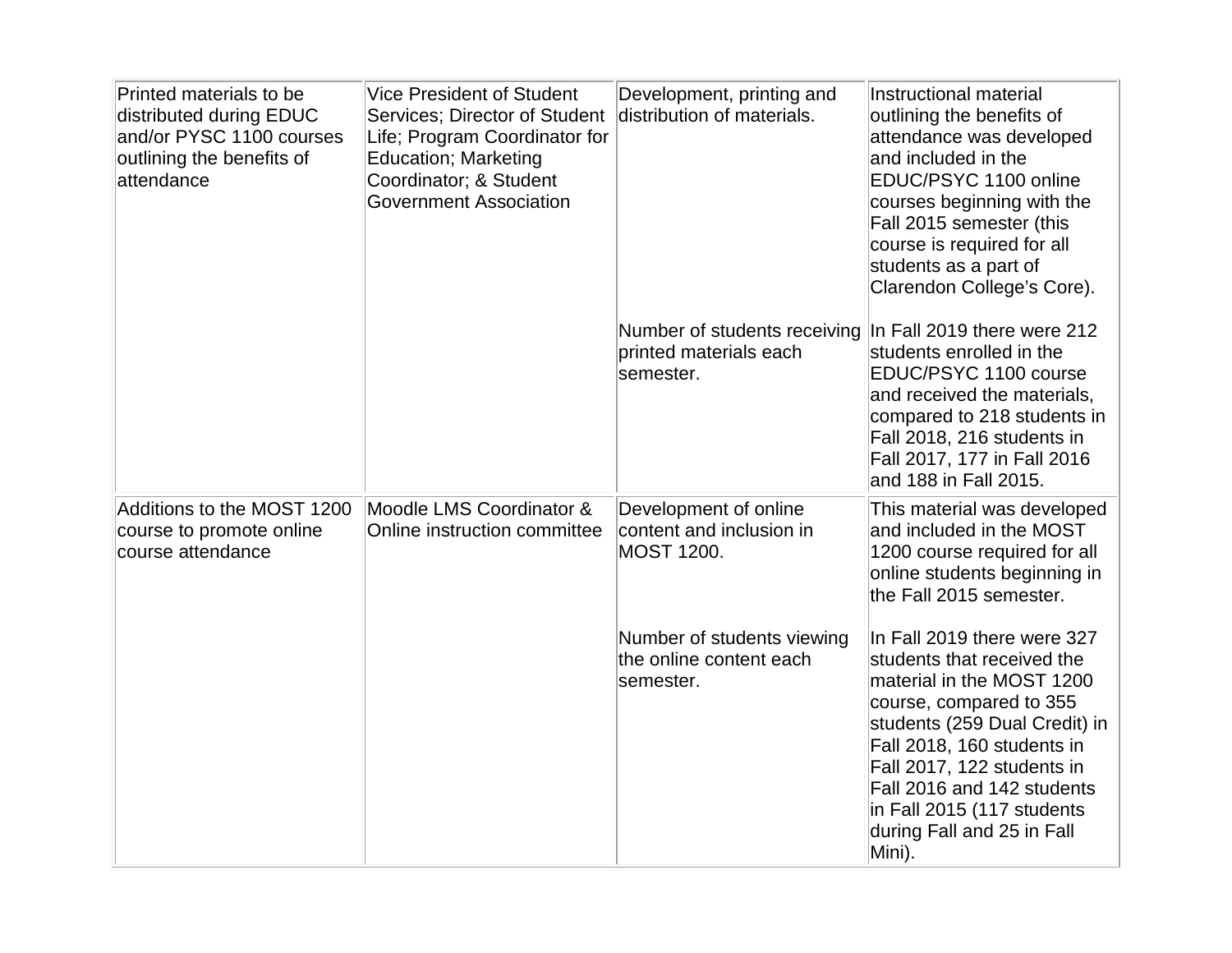| Continued use of Enrollment<br>Verification Activities for<br>online courses | Moodle LMS Coordinator &<br><b>Online Instruction Committee</b>                                                                         | Monitor use of Enrollment<br>Verification Activity in online<br>courses.                                                                                                             | Beginning in Fall 2015, all<br>online courses require that<br>an Enrollment Verification<br>Activity be completed by<br>online students before they<br>could proceed with the<br>course.                                                                                                                                                                            |
|------------------------------------------------------------------------------|-----------------------------------------------------------------------------------------------------------------------------------------|--------------------------------------------------------------------------------------------------------------------------------------------------------------------------------------|---------------------------------------------------------------------------------------------------------------------------------------------------------------------------------------------------------------------------------------------------------------------------------------------------------------------------------------------------------------------|
| Mandatory team/program<br>breakfasts                                         | <b>Vice President of Student</b><br>Services; Athletic Director;<br>Director of Student Life;<br>Coaches; & Program<br><b>Directors</b> | Number of breakfasts held<br>each semester.<br>Number of students<br>attending each breakfast.<br>Total number of students that<br>attended at least one<br>breakfast each semester. |                                                                                                                                                                                                                                                                                                                                                                     |
| Merchandise coupons, gift<br>certificates and/or College<br>merchandise      | College President; Assistant<br>to the President; Bookstore<br>Manager; & QEP Director                                                  | Number of classes that<br>offered incentives to students attendance were offered in<br>each semester.<br>Number of students receiving<br>incentives each semester.                   | <b>Fall 2019: Incentives for</b><br>24 classes during the Fall<br>2019 semester.<br>Fall 2018: Incentives for<br>attendance were offered in<br>22 classes during the Fall<br>2018 semester.<br><b>Fall 2019: During the Fall</b><br>2019 semester<br>approximately 147 students<br>received at least one<br>incentive for attendance.<br>Fall 2018: During the Fall |
|                                                                              |                                                                                                                                         |                                                                                                                                                                                      | 2018 semester<br>approximately 152 students                                                                                                                                                                                                                                                                                                                         |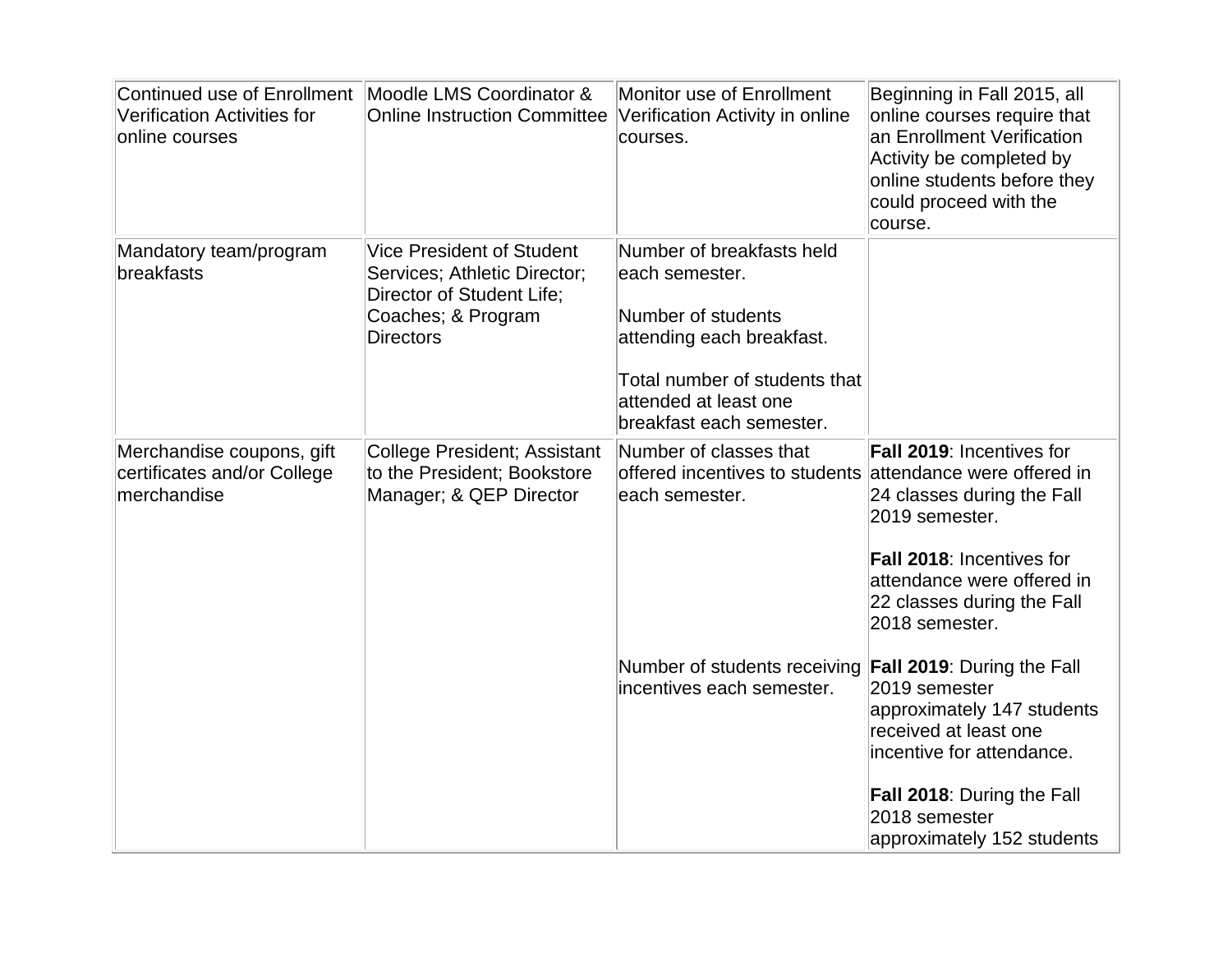|                                                                        |                                                                            |                                                                     | received at least one<br>incentive for attendance.                                                                                                                                                                         |
|------------------------------------------------------------------------|----------------------------------------------------------------------------|---------------------------------------------------------------------|----------------------------------------------------------------------------------------------------------------------------------------------------------------------------------------------------------------------------|
|                                                                        |                                                                            | Total number and value of<br>incentives given out each<br>semester. | Fall 2019: Approximately 212<br>individual incentives were<br>awarded in Fall 2019. All the<br>incentives awarded consisted<br>of incentives with zero cost<br>(i.e. bonus points, class or<br>student recognition, etc.). |
|                                                                        |                                                                            |                                                                     | Fall 2018: Approximately 237<br>individual incentives were<br>awarded in Fall 2018. All the<br>incentives awarded consisted<br>of incentives with zero cost<br>(i.e. bonus points, class or<br>student recognition, etc.). |
| Various incentives created<br>by and for each individual<br>instructor | Vice President of Instruction;<br>Division Directors; & Faculty<br>members | Number of faculty providing<br>incentives each semester.            | Fall 2019: There were 12<br>faculty members that offered<br>incentives in at least one<br>class in Fall 2019.                                                                                                              |
|                                                                        |                                                                            |                                                                     | Fall 2018: There were 11<br>faculty members that offered<br>incentives in at least one<br>class in Fall 2018.                                                                                                              |
|                                                                        |                                                                            |                                                                     | Spring 2016: 5 faculty gave<br>out Sonic \$5 gift cards to<br>students for attendance.                                                                                                                                     |
|                                                                        |                                                                            |                                                                     | <b>Fall 2015: 9 faculty at the</b><br>Clarendon Campus gave out<br>Sonic \$5 gift cards to<br>students for attendance.                                                                                                     |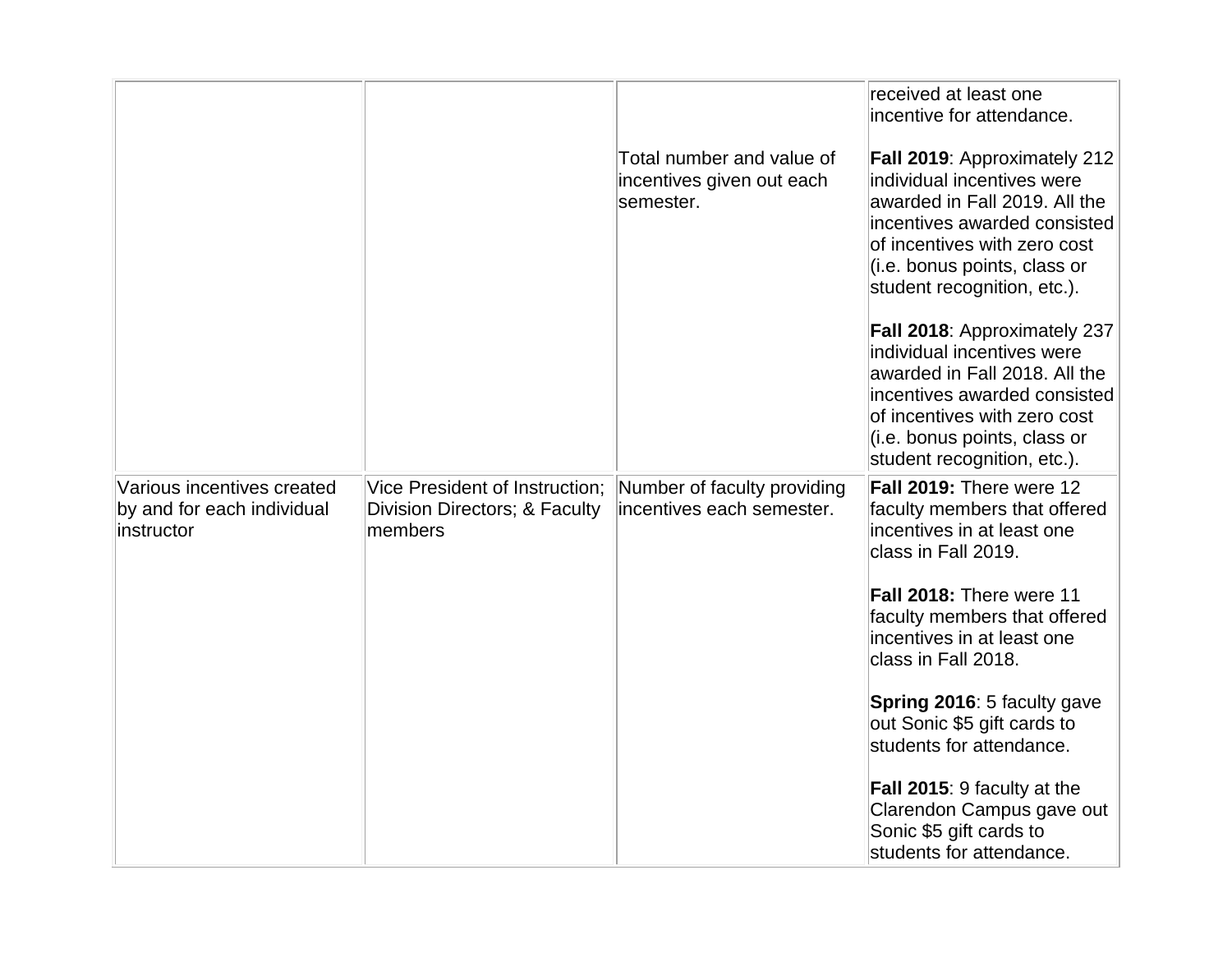| Number of classes that<br>offered in each semester. | <b>Fall 2019: Incentives for</b><br>attendance were offered in<br>24 classes during the Fall<br>2019 semester.                                                                              |
|-----------------------------------------------------|---------------------------------------------------------------------------------------------------------------------------------------------------------------------------------------------|
|                                                     | Fall 2018: Incentives for<br>attendance were offered in<br>22 classes during the Fall<br>2018 semester.                                                                                     |
| each semester.                                      | 2019 semester<br>approximately 147 students<br>received at least one<br>incentive for attendance.                                                                                           |
|                                                     | <b>Fall 2018: During the Fall</b><br>2018 semester<br>approximately 152 students<br>received at least one<br>incentive for attendance.                                                      |
|                                                     | <b>Spring 2016: 60 Sonic \$5</b><br>gift cards (\$300) were<br>awarded to students.                                                                                                         |
|                                                     | <b>Fall 2015: 193 Sonic \$5 gift</b><br>cards (\$965) were awarded<br>to students.                                                                                                          |
| Number of incentives given                          | Fall 2019: Faculty giving<br>not identified by name during<br>the Fall 2019 semester.                                                                                                       |
|                                                     | incentives to students were<br>Number of students receiving Fall 2019: During the Fall<br>an incentive from faculty<br>by each faculty member each incentives to students were<br>semester. |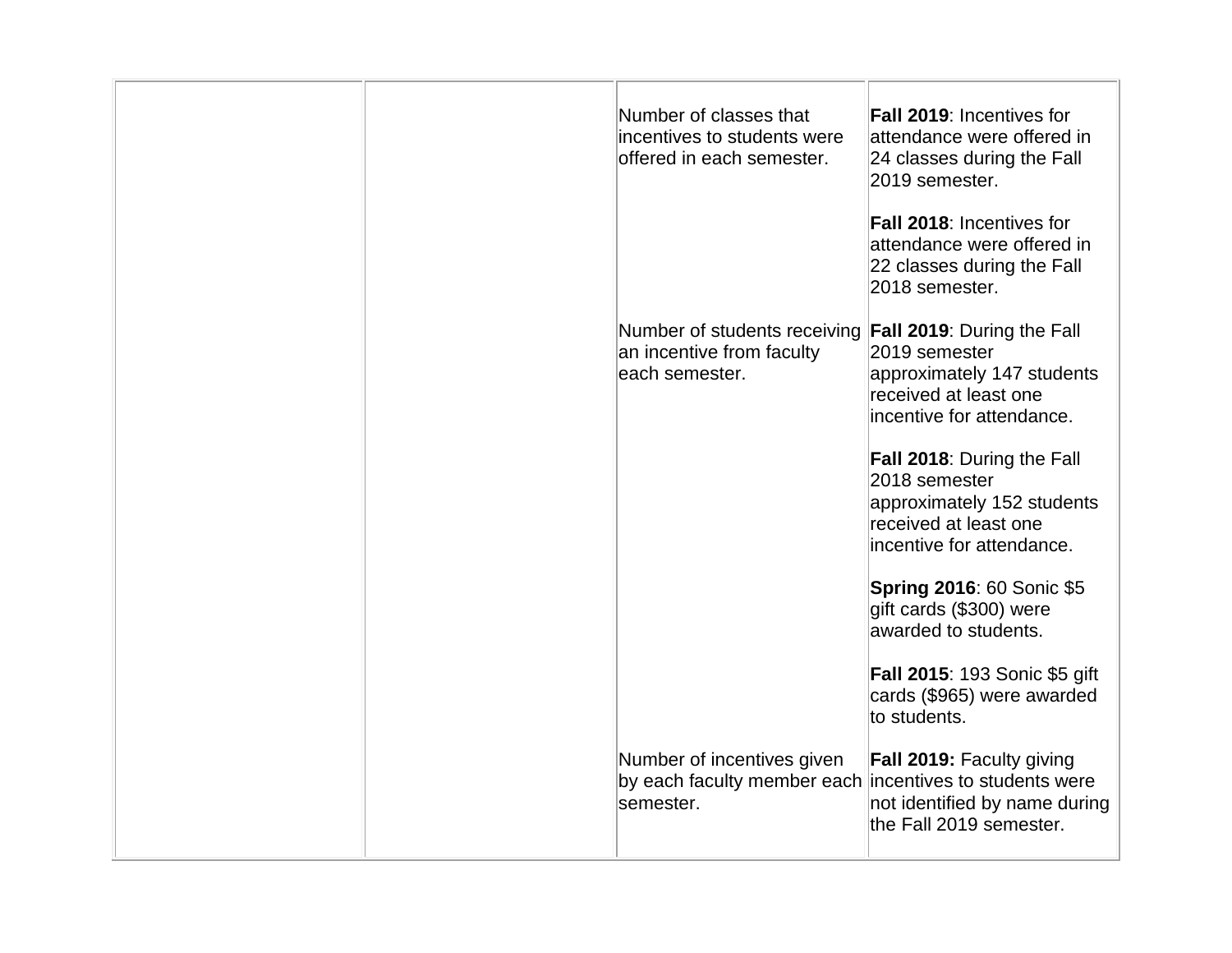|                                                          |                                                                                                                      |                                                                                | Fall 2018: Faculty giving<br>incentives to students were<br>not identified by name during<br>the Fall 2018 semester.                                                                   |
|----------------------------------------------------------|----------------------------------------------------------------------------------------------------------------------|--------------------------------------------------------------------------------|----------------------------------------------------------------------------------------------------------------------------------------------------------------------------------------|
|                                                          |                                                                                                                      |                                                                                | Spring 2016:<br>Dennis: 20<br>S. Estlack: 10<br>Killingsworth: 10<br>Donahue: 10<br>Jeffrey: 10                                                                                        |
|                                                          |                                                                                                                      |                                                                                | <b>Fall 2015:</b><br>Dennis: 19<br>S. Estlack: 23<br>Rowland: 11<br>Crump: 10<br>C. Fuller: 20<br>Donahue: 10<br>B. Fuller: 60<br>Jeffrey: 40                                          |
| <b>Professional Development</b><br>for Faculty and Staff | <b>College President; Vice</b><br>President of Instruction; &<br><b>Vice President of Student</b><br><b>Services</b> | Number of professional<br>development opportunities<br>provided each semester. | 2019-2020: There were two<br>professional development<br>opportunities offered during<br>the year, one during Fall<br>2019 All College Day and<br>one in Spring 2020 on<br>January 15. |
|                                                          |                                                                                                                      |                                                                                | 2018-2019: There was 1<br>professional development<br>opportunity offered during<br>Spring 2019 All College Day.<br>2017-2018: There was 1                                             |
|                                                          |                                                                                                                      |                                                                                | professional development                                                                                                                                                               |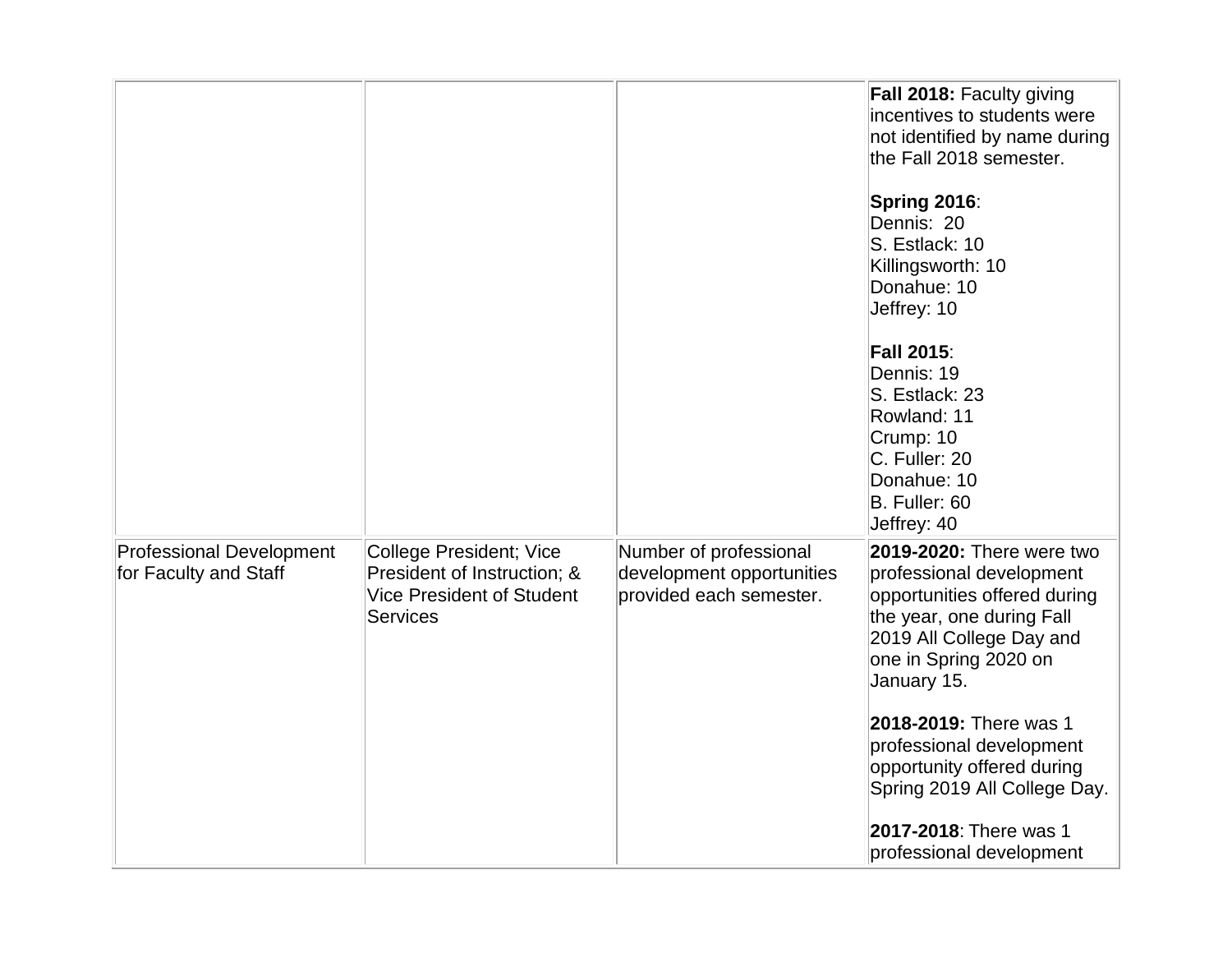|  |                                                                                                     | opportunity offered during<br>Fall 2017 All College Day<br>and 1 offered during Spring<br>2018 All College Day.<br>2016-2017: There was 1<br>professional development<br>opportunity offered during<br>Fall 2016 All College Day<br>and 1 offered during Spring<br>2017 All College Day. |
|--|-----------------------------------------------------------------------------------------------------|------------------------------------------------------------------------------------------------------------------------------------------------------------------------------------------------------------------------------------------------------------------------------------------|
|  |                                                                                                     | 2015-2016: There was 1<br>professional development<br>opportunity offered during<br>Fall 2015 All College Day<br>and 1 offered during Spring<br>2016 All College Day.                                                                                                                    |
|  | Number of faculty and staff<br>attending each professional<br>development session each<br>semester. | 2019-2020: 34 faculty<br>attended the professional<br>development offered during<br>All College Day in Fall 2019<br>and 31 attended the<br>professional development in<br>Spring 2020.                                                                                                   |
|  |                                                                                                     | 2018-2019: 32 faculty<br>attended the professional<br>development offered during<br>Spring 2019 All College Day.                                                                                                                                                                         |
|  |                                                                                                     | 2017-2018: 25 faculty<br>attended the professional<br>development offered during<br>Fall 2017 All College Day                                                                                                                                                                            |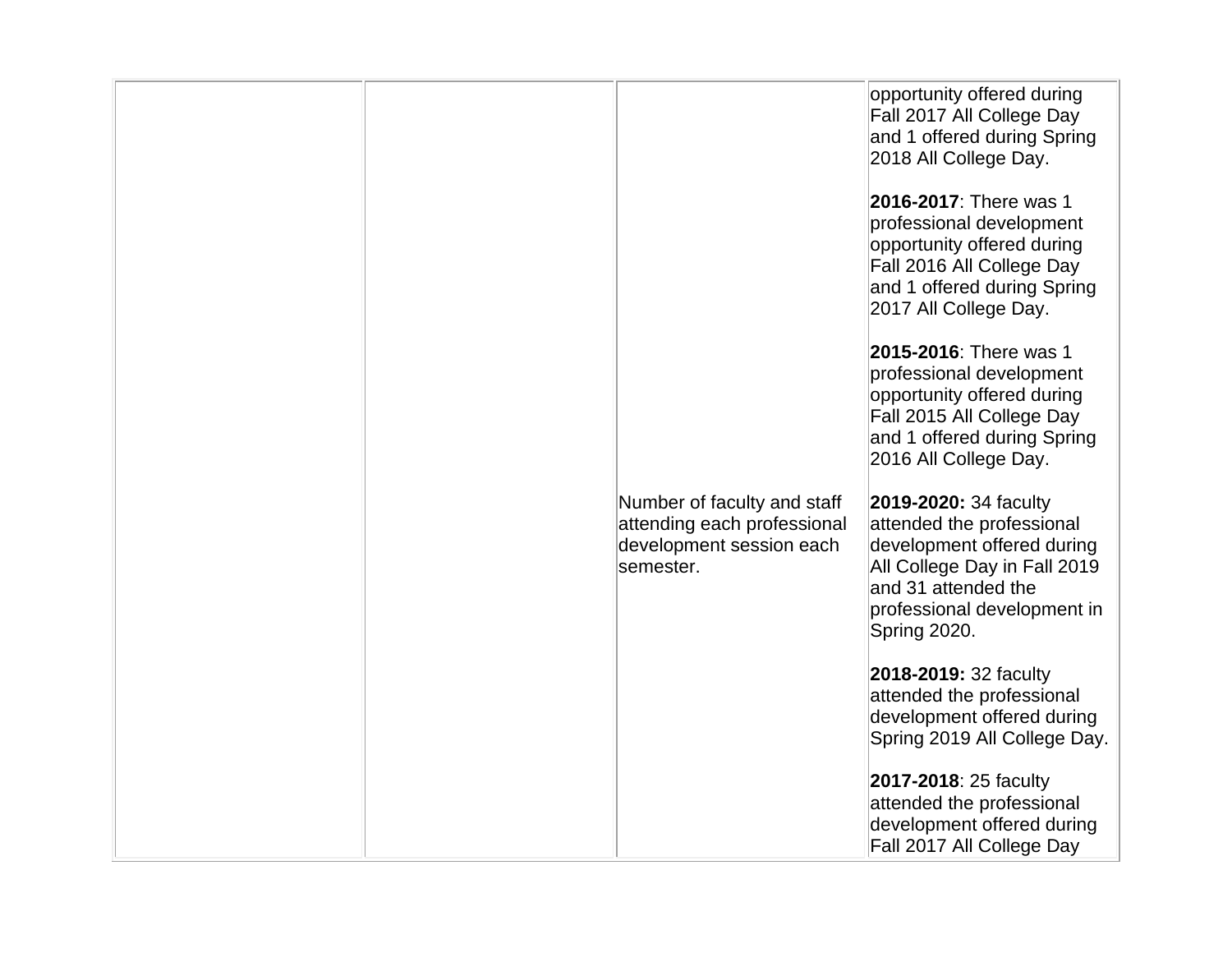|  | and 22 Faculty attended the<br>professional development<br>offered during Spring 2018<br>All College Day.                                                                                                                         |
|--|-----------------------------------------------------------------------------------------------------------------------------------------------------------------------------------------------------------------------------------|
|  | <b>2016-2017: 33 faculty</b><br>attended the professional<br>development offered during<br>Fall 2016 All College Day<br>and 32 Faculty attended the<br>professional development<br>offered during Spring 2017<br>All College Day. |
|  | <b>2015-2016: 36 faculty</b><br>attended the professional<br>development offered during<br>Fall 2015 All College Day<br>and 38 Faculty attended the<br>professional development<br>offered during Spring 2016<br>All College Day. |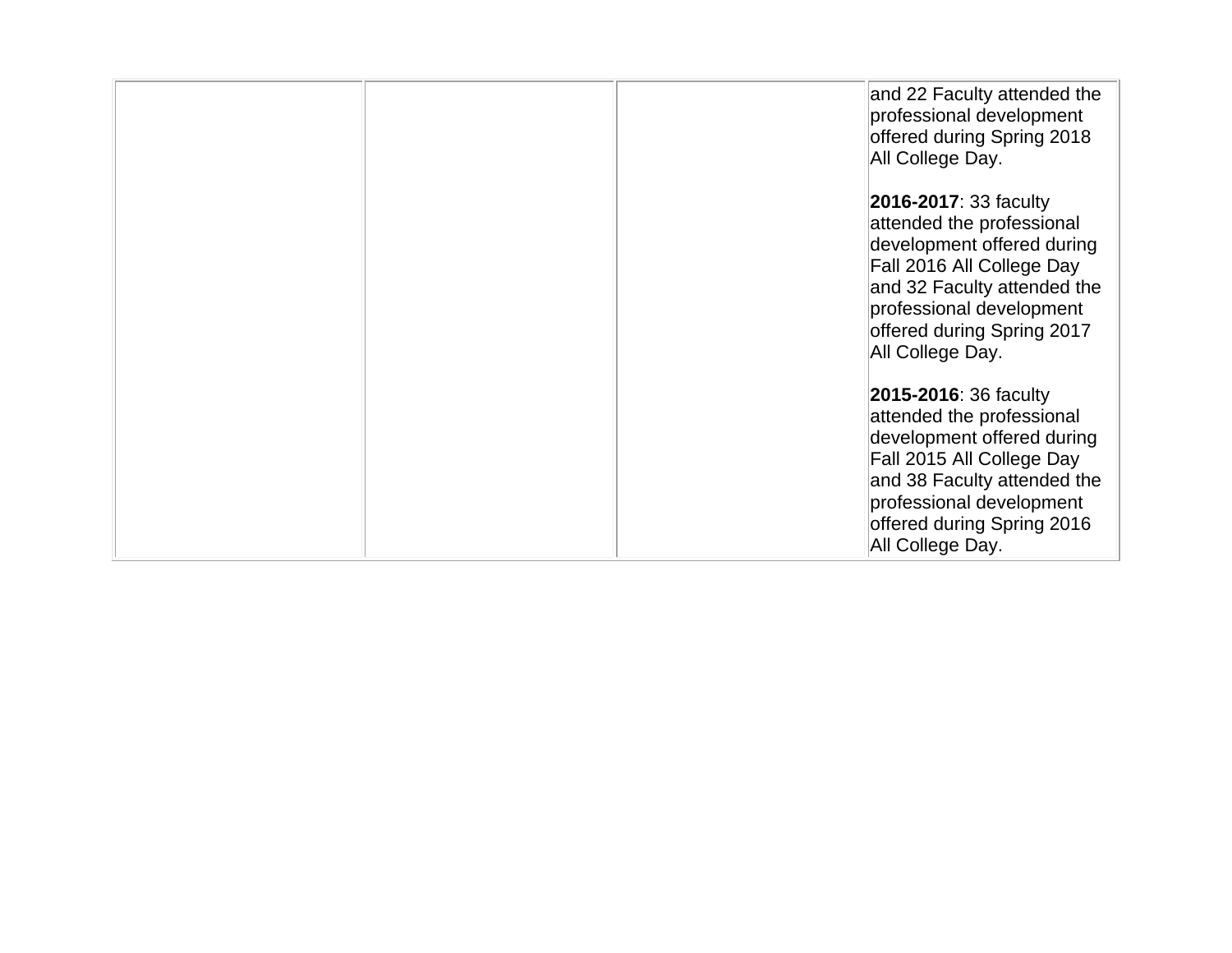### **Summative Evaluation**

| <b>Performance Indicator</b>          | <b>Evaluation Criteria</b>                            | <b>Benchmark Level</b>                                                                                                         | <b>Annual Results</b>                                                                                                                                          |
|---------------------------------------|-------------------------------------------------------|--------------------------------------------------------------------------------------------------------------------------------|----------------------------------------------------------------------------------------------------------------------------------------------------------------|
| Course attendance rates<br>each term. | Increase average student<br>course attendance to 90%. | The average attendance rate<br>for all classes for Fall 2014<br>was 86.7% and for the<br><b>Clarendon Campus was</b><br>89.9%. | Spring 2020:<br>All Locations 93.0%<br>Clarendon Campus 92.1%<br>Pampa Center 95.6%<br>Childress Center 94.5%<br>Amarillo Center 94.9%<br>Dist. Ed. 82.7%      |
|                                       |                                                       |                                                                                                                                | <b>Fall 2019:</b><br>All Locations 91.6%<br>Clarendon Campus 89.7%<br>Pampa Center 95.7%<br>Childress Center 96.9%<br>Amarillo Center 94.1%<br>Dist. Ed. 77.0% |
|                                       |                                                       |                                                                                                                                | Spring 2019:<br>All Locations 89.9%<br>Clarendon Campus 87.5%<br>Pampa Center 90.8%<br>Childress Center 97.0%<br>Amarillo Center 93.1%<br>Dist. Ed. 82.8%      |
|                                       |                                                       |                                                                                                                                | <b>Fall 2018:</b><br>All Locations 90.6%<br>Clarendon Campus 90.6%<br>Pampa Center 90.6%<br>Childress Center 97.3%<br>Amarillo Center 94.7%<br>Dist. Ed. 81.4% |

# **Table 1: Summative Evaluation Measures, Benchmarks and Results for QEP Goal 1**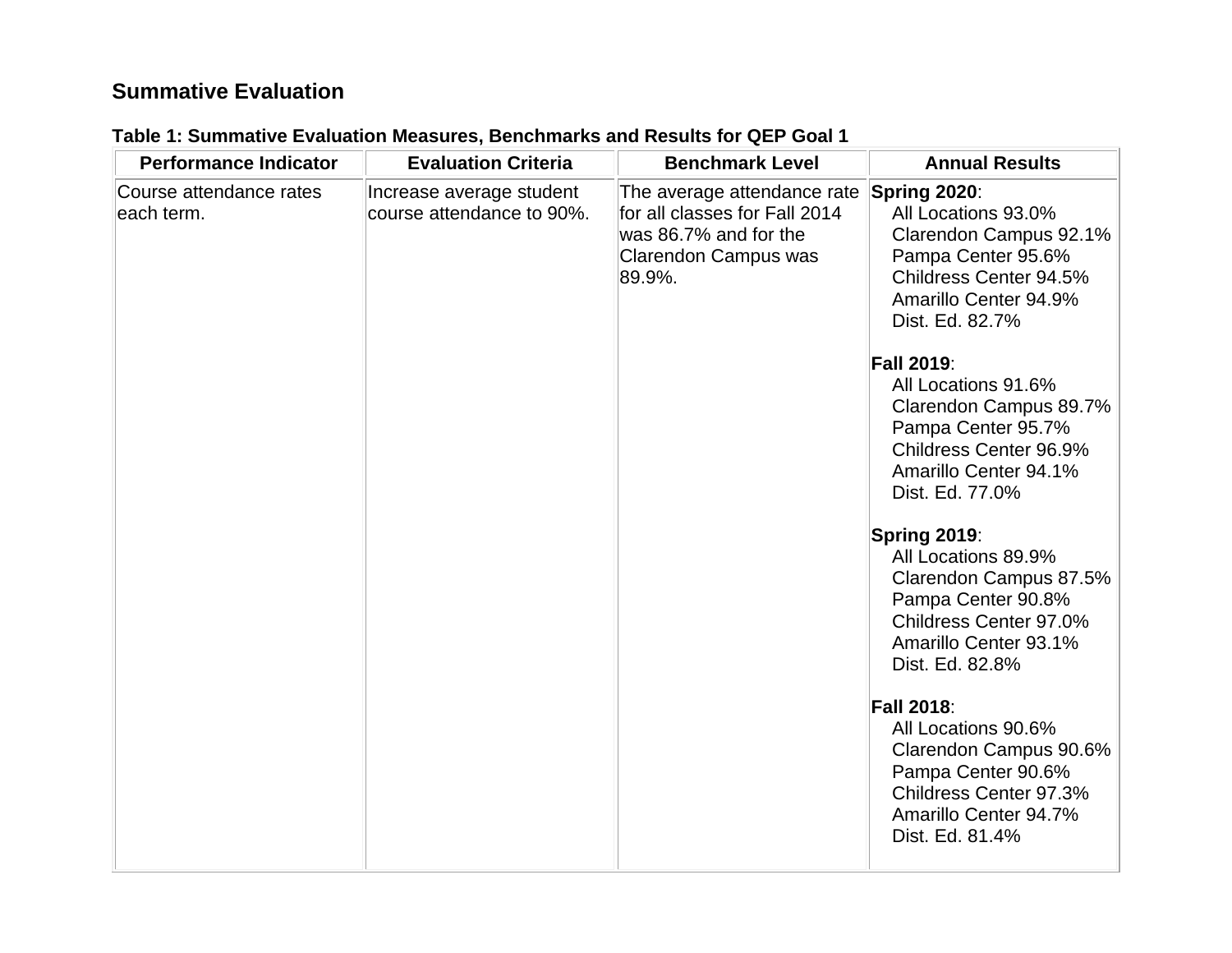|  | Spring 2018:<br>All Locations 86.5%<br>Clarendon Campus 90.6%<br>Pampa Center 88.5%<br>Childress Center 85.0%<br>Amarillo Center 78.0%<br>Dist. Ed. 78.3%      |
|--|----------------------------------------------------------------------------------------------------------------------------------------------------------------|
|  | <b>Fall 2017:</b><br>All Locations 89.1%<br>Clarendon Campus 92.2%<br>Pampa Center 87.3%<br>Childress Center 91.4%<br>Amarillo Center 82.9%<br>Dist. Ed. 78.5% |
|  | Spring 2017:<br>All Locations 88.2%<br>Clarendon Campus 91.1%<br>Pampa Center 88.6%<br>Childress Center 85.2%<br>Amarillo Center 81.2%<br>Dist. Ed. 79.7%      |
|  | <b>Fall 2016:</b><br>All Locations 89.1%<br>Clarendon Campus 92.5%<br>Pampa Center 89.6%<br>Childress Center 86.8%<br>Amarillo Center 75.3%<br>Dist. Ed. 79.5% |
|  | Spring 2016:<br>All Locations 84.0%<br>Clarendon Campus 85.6%                                                                                                  |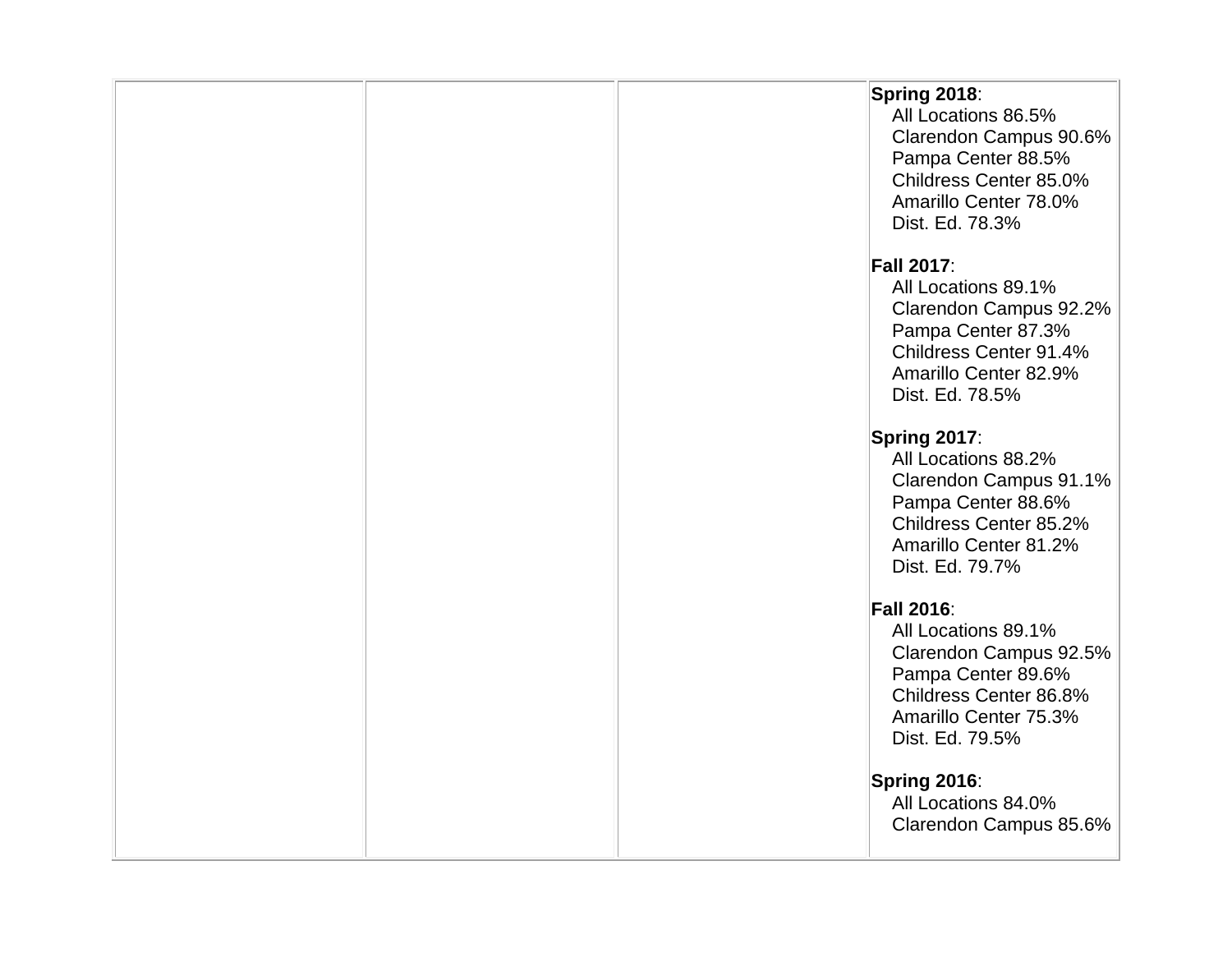|                                                                                       |                                                                                                                                                                          |                                                                                                                                                           | <b>Fall 2015:</b><br>All Locations 84.6%<br>Clarendon Campus 88.5%                                                                                                                                                                     |
|---------------------------------------------------------------------------------------|--------------------------------------------------------------------------------------------------------------------------------------------------------------------------|-----------------------------------------------------------------------------------------------------------------------------------------------------------|----------------------------------------------------------------------------------------------------------------------------------------------------------------------------------------------------------------------------------------|
|                                                                                       | Increase the percent of<br>students answering "Never"<br>on question 4u on the<br><b>CCSSE</b> pertaining to<br>skipping class to 70%.                                   | On the Spring 2014<br>administration of the CCSSE,<br>57.1% of students answered<br>"Never" on question 4u<br>asking how often they had<br>skipped class. | Spring 2020: Due to COVID-<br>19 the CCSSE survey was<br>not administered. It will be<br>offered again in Spring 2021.<br>Spring 2019: 64.4%<br><b>Spring 2018: 58.5%</b><br><b>Spring 2017: 71.9%</b><br><b>Spring 2016: 56.4% of</b> |
| Benchmark score for<br>"Student-Faculty Interaction"<br>as measured by the CCSSE.     | Increase the CCSSE<br>benchmark score for<br>'Student-Faculty Interaction"<br>to the base cohort level as<br>measured on CCSSE<br>questions 4K, 4L, 4M, 4N,<br>40, & 4Q. | The "Student-Faculty<br>Interaction" benchmark score<br>on the 2014 CCSSE<br>administration was 49.8.                                                     | Spring 2020: Due to COVID-<br>19 the CCSSE survey was<br>not administered. It will be<br>offered again in Spring 2021.<br><b>Spring 2019: 52.2</b><br><b>Spring 2018: 53.1</b><br><b>Spring 2017: 50.3</b><br><b>Spring 2016: 52.7</b> |
| Benchmark score for "Active<br>& Collaborative Learning" as<br>measured by the CCSSE. | Maintain the CCSSE<br>benchmark score for "Active<br>& Collaborative Learning" as<br>measured by CCSSE<br>questions 4A, 4B, 4F, 4G,<br>4H, 4I, & 4R.                     | The "Active & Collaborative<br>Learning" benchmark score<br>on the 2014 CCSSE<br>administration was 50.0.                                                 | Spring 2020: Due to COVID-<br>19 the CCSSE survey was<br>not administered. It will be<br>offered again in Spring 2021.<br><b>Spring 2019: 51.9</b><br><b>Spring 2018: 50.2</b><br><b>Spring 2017: 48.8</b><br><b>Spring 2016: 51.1</b> |
| Benchmark score for<br>"Academic Challenge" as<br>measured by the CCSSE.              | <b>Maintain the CCSSE</b><br>benchmark score for<br>"Academic Challenge" as<br>measured by CCSSE<br>questions 4P, 5B, 5C, 5D,<br>5E, 5F, 6A, 6C, 7, & 9A.                | The "Academic Challenge"<br>benchmark score on the<br>2014 CCSSE administration<br>was 50.7.                                                              | Spring 2020: Due to COVID-<br>19 the CCSSE survey was<br>not administered. It will be<br>offered again in Spring 2021.<br><b>Spring 2019: 46.6</b><br><b>Spring 2018: 47.9</b><br><b>Spring 2017: 49.8</b><br><b>Spring 2016: 46.4</b> |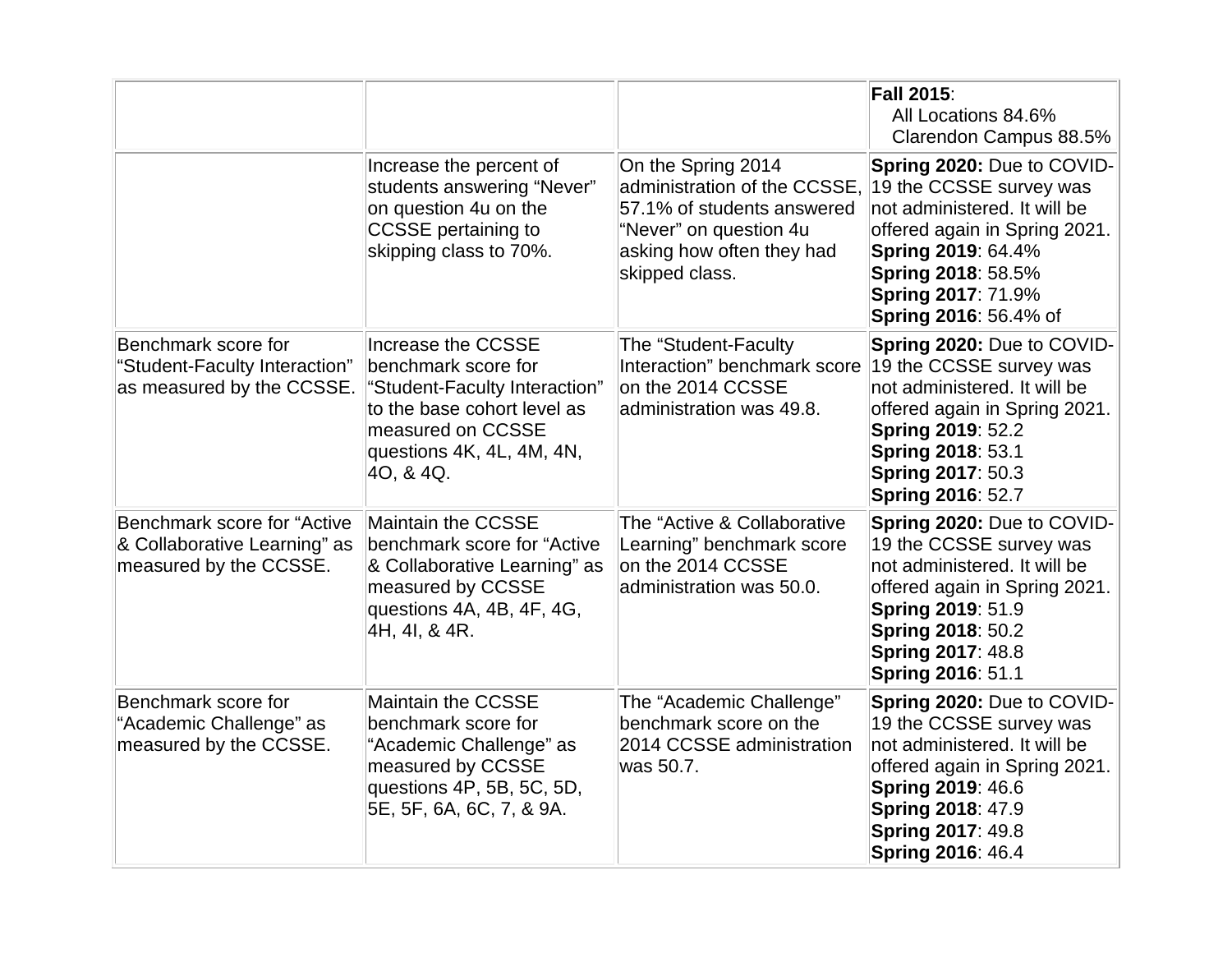| <b>Performance Indicator</b>           | <b>Evaluation Criteria</b>                   | <b>Benchmark Level</b>                                           | <b>Annual Results</b>                                                                                                                                            |
|----------------------------------------|----------------------------------------------|------------------------------------------------------------------|------------------------------------------------------------------------------------------------------------------------------------------------------------------|
| 1st semester average GPA<br>each term. | Increase 1st semester<br>average GPA to 3.0. | The average student GPA for Spring 2020:<br>Fall 2014 was 2.606. | All Locations 2.829<br>Clarendon Campus 2.795<br>Pampa Center 2.949<br>Childress Center 3.014<br>Amarillo Center 3.570<br>Dist. Ed. 2.453                        |
|                                        |                                              |                                                                  | <b>Fall 2019:</b><br>All Locations 2.802<br>Clarendon Campus 2.790<br>Pampa Center 2.940<br>Childress Center 3.505<br>Amarillo Center 3.333<br>Dist. Ed. 2.255   |
|                                        |                                              |                                                                  | Spring 2019:<br>All Locations 2.745<br>Clarendon Campus 2.785<br>Pampa Center 2.719<br>Childress Center 3.215<br><b>Amarillo Center 3.132</b><br>Dist. Ed. 2.484 |
|                                        |                                              |                                                                  | <b>Fall 2018:</b><br>All Locations 2.943<br>Clarendon Campus 2.880<br>Pampa Center 2.996<br>Childress Center 3.475<br>Amarillo Center 3.421<br>Dist. Ed. 2.595   |

### **Table 2: Summative Evaluation Measures, Benchmarks and Results for QEP Goal 2**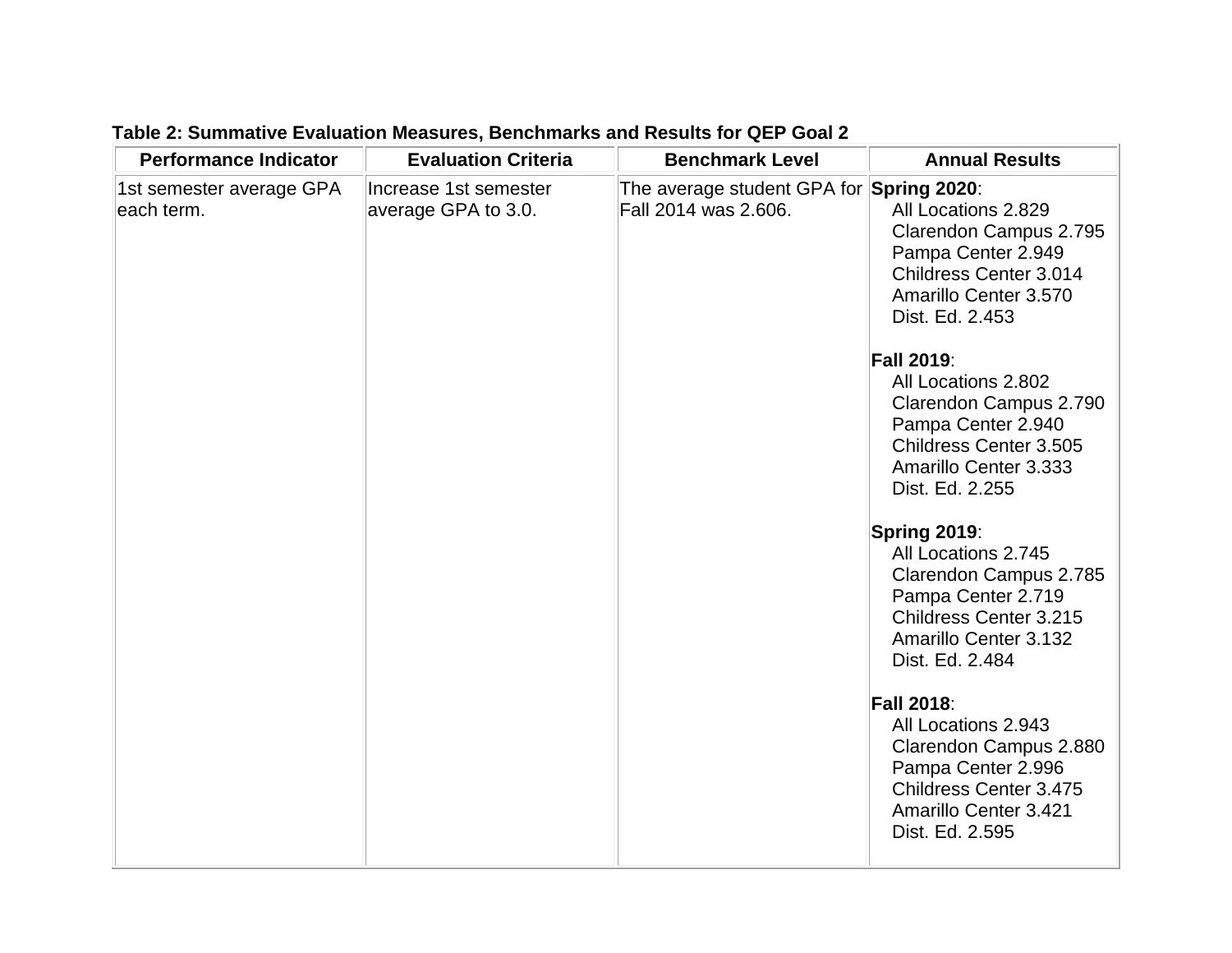|  | Spring 2018:<br>All Locations 2.729<br>Clarendon Campus 2.814<br>Pampa Center 2.725<br>Childress Center 2.737<br>Amarillo Center 2.482<br>Dist. Ed. 2.704      |
|--|----------------------------------------------------------------------------------------------------------------------------------------------------------------|
|  | <b>Fall 2017:</b><br>All Locations 2.757<br>Clarendon Campus 2.857<br>Pampa Center 2.753<br>Childress Center 3.384<br>Amarillo Center 2.185<br>Dist. Ed. 2.553 |
|  | Spring 2017:<br>All Locations 2.754<br>Clarendon Campus 2.785<br>Pampa Center 2.806<br>Childress Center 3.031<br>Amarillo Center 2.441<br>Dist. Ed. 2.534      |
|  | <b>Fall 2016:</b><br>All Locations 2.727<br>Clarendon Campus 2.736<br>Pampa Center 2.863<br>Childress Center 2.803<br>Amarillo Center 2.565<br>Dist. Ed. 2.473 |
|  | Spring 2016:<br>All Locations 2.589<br>Clarendon Campus 2.419                                                                                                  |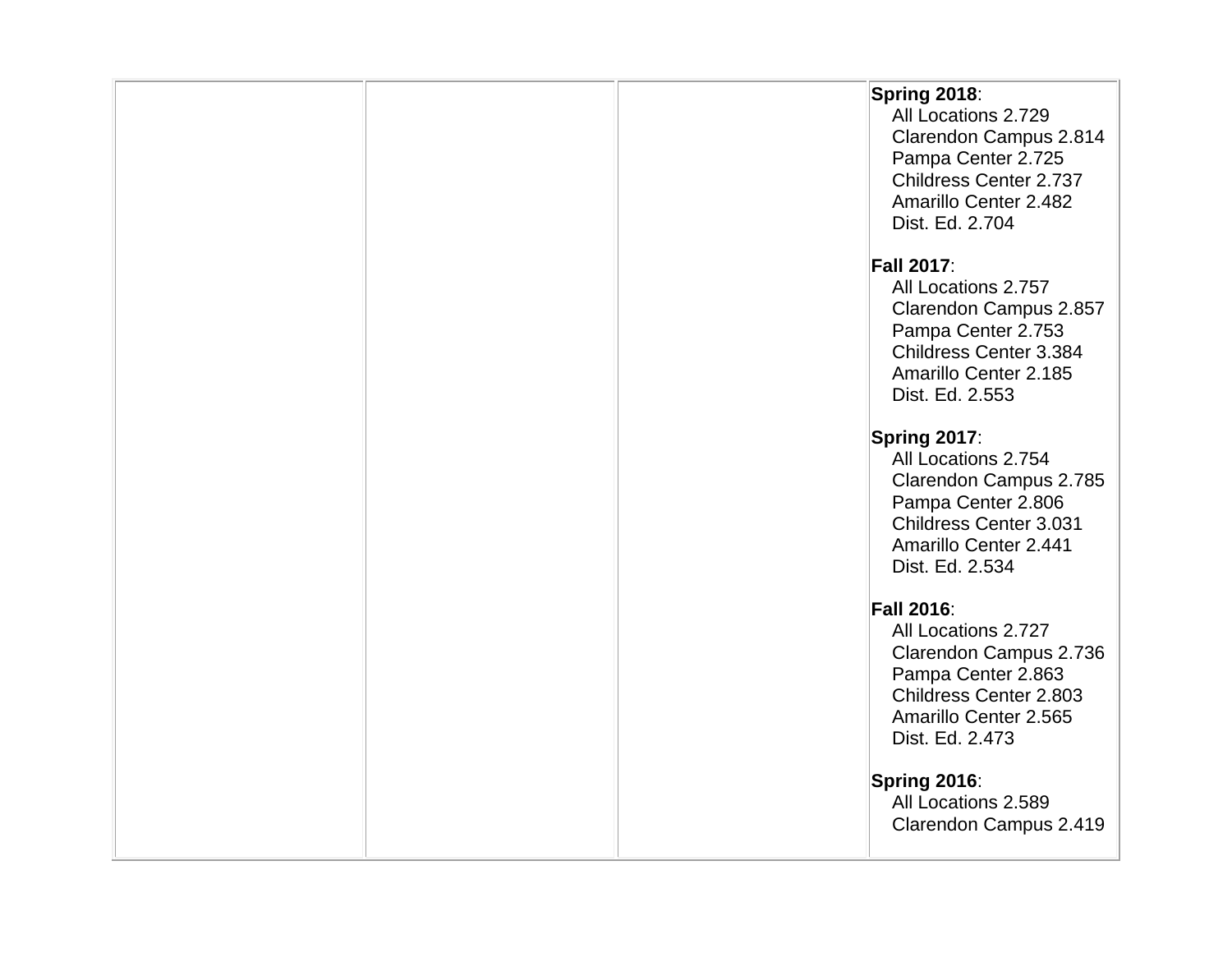|                                    |                                              |                                                                   | <b>Fall 2015:</b><br>All Locations 2.503<br>Clarendon Campus 2.415                                                                                          |
|------------------------------------|----------------------------------------------|-------------------------------------------------------------------|-------------------------------------------------------------------------------------------------------------------------------------------------------------|
| Percent of Fs and Ws each<br>term. | Decrease the percent of Fs<br>and Ws to 12%. | The percent of Fs and Ws for Spring 2020:<br>Fall 2014 was 18.4%. | All Locations 12.0%<br>Clarendon Campus 12.0%<br>Pampa Center 12.3%<br>Childress Center 9.2%<br>Amarillo Center 0.0%<br>Dist. Ed. 21.6%                     |
|                                    |                                              |                                                                   | <b>Fall 2019:</b><br>All Locations 11.2%<br>Clarendon Campus 10.1%<br>Pampa Center 6.3%<br>Childress Center 0.0%<br>Amarillo Center 9.0%<br>Dist. Ed. 25.9% |
|                                    |                                              |                                                                   | Spring 2019:<br>All Locations 13.2%<br>Clarendon Campus 10.2%<br>Pampa Center 15.6%<br>Childress Center 9.1%<br>Amarillo Center 5.5%<br>Dist. Ed. 19.0%     |
|                                    |                                              |                                                                   | <b>Fall 2018:</b><br>All Locations 7.9%<br>Clarendon Campus 8.1%<br>Pampa Center 8.1%<br>Childress Center 1.9%<br>Amarillo Center 0.0%<br>Dist. Ed. 18.1%   |
|                                    |                                              |                                                                   | Spring 2018:                                                                                                                                                |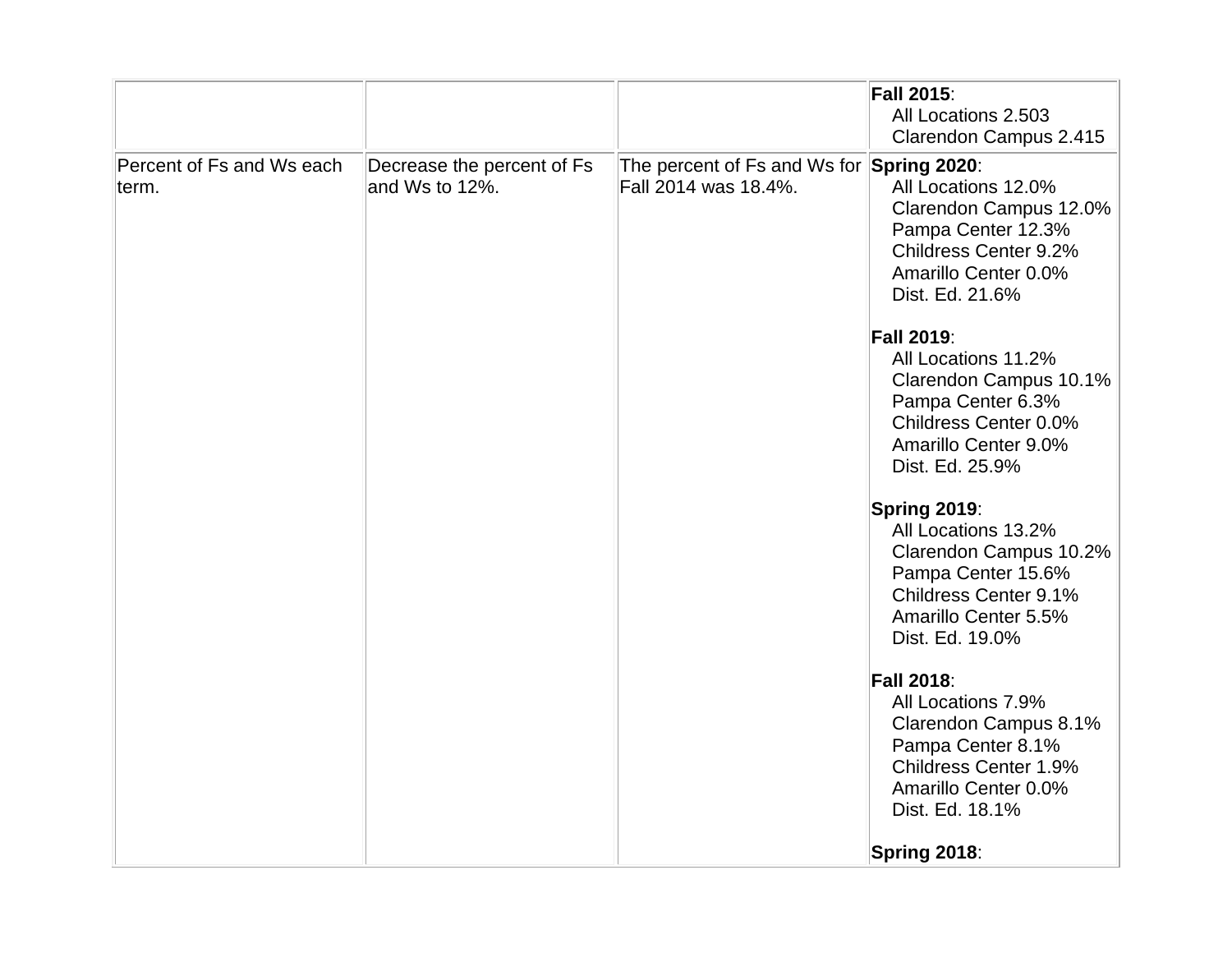|  | All Locations 14.9%<br>Clarendon Campus 11.3%<br>Pampa Center 12.9%<br>Childress Center 10.5%<br>Amarillo Center 24.7%<br>Dist. Ed. 21.4% |
|--|-------------------------------------------------------------------------------------------------------------------------------------------|
|  |                                                                                                                                           |
|  | <b>Fall 2017:</b>                                                                                                                         |
|  | All Locations 14.3%<br>Clarendon Campus 9.9%<br>Pampa Center 16.7%<br>Childress Center 1.6%<br>Amarillo Center 29.0%                      |
|  | Dist. Ed. 22.6%                                                                                                                           |
|  |                                                                                                                                           |
|  |                                                                                                                                           |
|  | Spring 2017:                                                                                                                              |
|  | All Locations 18.6%                                                                                                                       |
|  | Clarendon Campus 14.1%                                                                                                                    |
|  | Pampa Center 18.5%                                                                                                                        |
|  |                                                                                                                                           |
|  | Childress Center 7.5%                                                                                                                     |
|  | Amarillo Center 34.6%                                                                                                                     |
|  | Dist. Ed. 27.5%                                                                                                                           |
|  |                                                                                                                                           |
|  |                                                                                                                                           |
|  | <b>Fall 2016:</b>                                                                                                                         |
|  | All Locations 15.5%                                                                                                                       |
|  | Clarendon Campus 14.5%                                                                                                                    |
|  | Pampa Center 10.9%                                                                                                                        |
|  | Childress Center 7.9%                                                                                                                     |
|  | Amarillo Center 24.7%                                                                                                                     |
|  |                                                                                                                                           |
|  | Dist. Ed. 24.2%                                                                                                                           |
|  |                                                                                                                                           |
|  | Spring 2016:                                                                                                                              |
|  | All Locations 20.2%                                                                                                                       |
|  | Clarendon Campus 20.6%                                                                                                                    |
|  |                                                                                                                                           |
|  | <b>Fall 2015:</b>                                                                                                                         |
|  |                                                                                                                                           |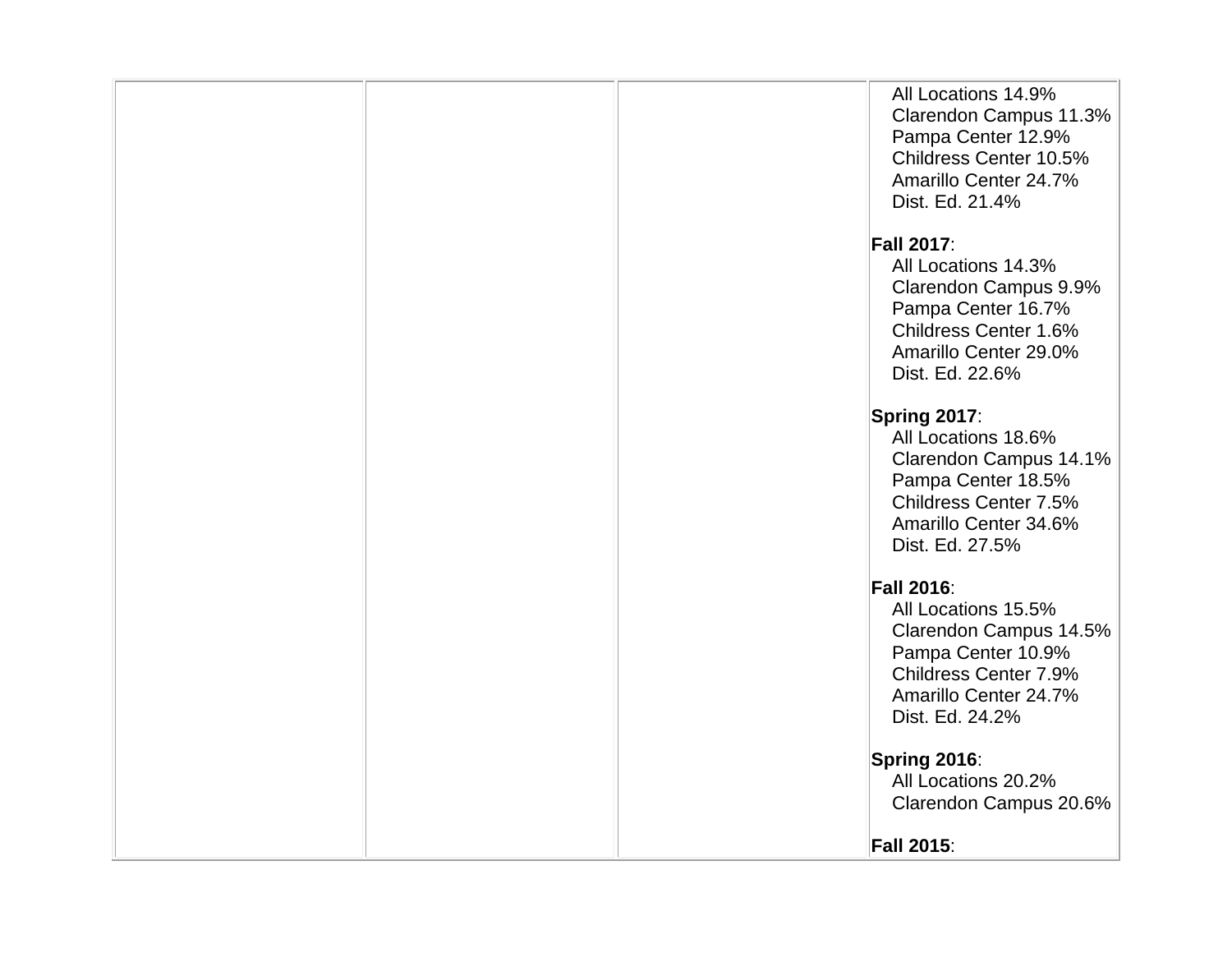|                                                                                            |                                                                                                                                                             |                                                | All Locations 21.0%<br>Clarendon Campus 19.5%                                                                                                                                                                                          |
|--------------------------------------------------------------------------------------------|-------------------------------------------------------------------------------------------------------------------------------------------------------------|------------------------------------------------|----------------------------------------------------------------------------------------------------------------------------------------------------------------------------------------------------------------------------------------|
| Benchmark score for<br>"Student Effort" as measured   benchmark score for<br>by the CCSSE. | Maintain the CCSSE<br>"Student Effort" as measured 2014 CCSSE administration<br>by CCSSE questions 4C, 4D, was 52.6.<br>4E, 6B, 10A, 13D1, 13E1, &<br>13H1. | The "Student Effort"<br>benchmark score on the | Spring 2020: Due to COVID-<br>19 the CCSSE survey was<br>not administered. It will be<br>offered again in Spring 2021.<br><b>Spring 2019: 50.0</b><br><b>Spring 2018: 50.4</b><br><b>Spring 2017: 51.6</b><br><b>Spring 2016: 49.4</b> |

# **Table 3: Summative Evaluation Measures, Benchmarks and Results for QEP Goal 3**

| <b>Performance Indicator</b>                                                                     | <b>Evaluation Criteria</b>                                                                                                                    | <b>Benchmark Level</b>                                                                                                | <b>Annual Results</b>                                                                                                                                                                                                                         |
|--------------------------------------------------------------------------------------------------|-----------------------------------------------------------------------------------------------------------------------------------------------|-----------------------------------------------------------------------------------------------------------------------|-----------------------------------------------------------------------------------------------------------------------------------------------------------------------------------------------------------------------------------------------|
| Benchmark score for<br>"Support for Learners" as<br>measured by the CCSSE.                       | Maintain the CCSSE<br>benchmark score for<br>"Support for Learners" as<br>measured by CCSSE<br>questions 9B, 9C, 9D, 9E,<br>9F, 13A1, & 13B1. | The "Support for Learners"<br>benchmark score on the<br>2014 CCSSE administration<br>was 58.4.                        | <b>Spring 2020: Due to COVID-</b><br>19 the CCSSE survey was<br>not administered. It will be<br>offered again in Spring 2021.<br><b>Spring 2019: 55.9</b><br><b>Spring 2018: 51.7</b><br><b>Spring 2017: 47.9</b><br><b>Spring 2016: 50.4</b> |
| Total Success Points earned Increase the total Success<br>each year.                             | Points earned each year by<br>$1.8%$ .                                                                                                        | The total Success Points<br>earned in FY2014 was 2,521.                                                               | FY 2019: 3,096<br>FY 2018: 2,926<br>FY 2017: 2,975<br>FY 2016: 2,588<br>FY 2015: 2,540                                                                                                                                                        |
| Success Points earned for<br>students completing<br><b>Developmental Education</b><br>each year. | Increase the Success Points<br>earned each year for<br>students completing<br>Developmental Education by<br>$1.8\%$ .                         | The total Success Points<br>earned in FY2014 for<br>students completing<br><b>Developmental Education</b><br>was 157. | FY 2019: 176<br>FY 2018: 181<br>FY 2017: 319<br>FY 2016: 191<br><b>FY 2015: 134</b>                                                                                                                                                           |
| Success Points earned for<br>students successfully                                               | <b>Increase the Success Points</b><br>earned each year for                                                                                    | The total Success Points<br>earned in FY2014 for                                                                      | FY 2019: 902<br>FY 2018: 816<br>FY 2017: 832                                                                                                                                                                                                  |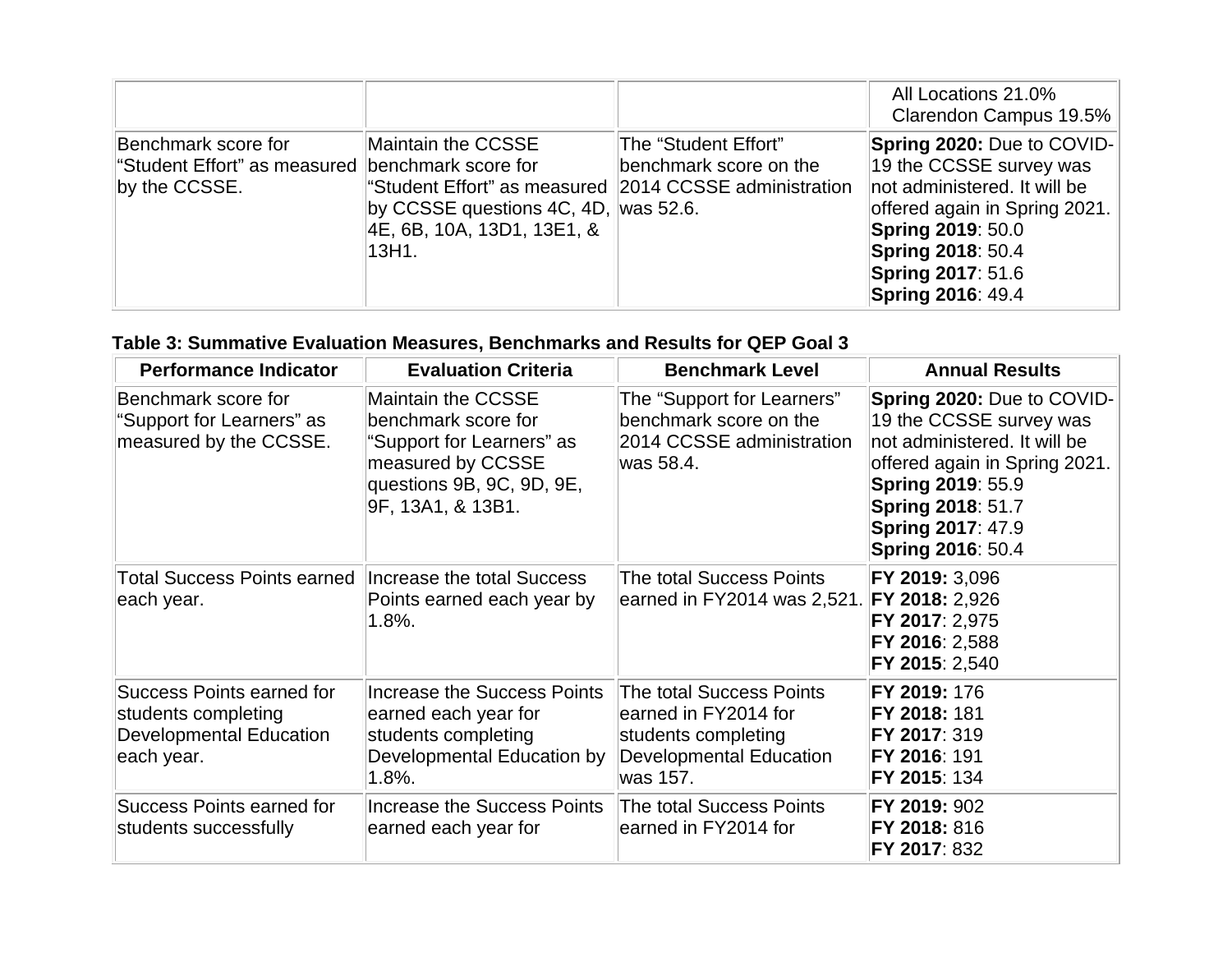| completing their 1st gateway<br>course each year.                                              | students completing their 1 <sup>st</sup><br>gateway course by 1.8%.                                                                                         | students completing their 1 <sup>st</sup><br>gateway course was 705.                                                       | <b>FY 2016: 704</b><br>FY 2015: 631                                                 |
|------------------------------------------------------------------------------------------------|--------------------------------------------------------------------------------------------------------------------------------------------------------------|----------------------------------------------------------------------------------------------------------------------------|-------------------------------------------------------------------------------------|
| Success Points earned for<br>students successfully<br>completing 15 credit hours<br>each year. | <b>Increase the Success Points</b><br>earned each year for<br>students successfully<br>completing 15 credit hours by completing 15 credit hours<br>$1.8\%$ . | The total Success Points<br>earned in FY2014 for<br>students successfully<br>was 549.                                      | FY 2019: 595<br>FY 2018: 616<br>FY 2017: 645<br>FY 2016: 513<br>FY 2015: 519        |
| Success Points earned for<br>students successfully<br>completing 30 credit hours<br>each year. | <b>Increase the Success Points</b><br>earned each year for<br>students successfully<br>completing 30 credit hours by<br>$1.8\%$ .                            | <b>The total Success Points</b><br>earned in FY2014 for<br>students successfully<br>completing 30 credit hours<br>was 300. | FY 2019: 394<br>FY 2018: 340<br>FY 2017: 317<br>FY 2016: 313<br>FY 2015: 311        |
| Success Points earned for<br>students earning a credential<br>each year.                       | <b>Increase the Success Points</b><br>earned each year for<br>students earning a credential<br>by 1.8%.                                                      | <b>The total Success Points</b><br>earned in FY2014 for<br>students earning a credential FY 2017: 542<br>was 424.          | FY 2019: 707<br>FY 2018: 639<br>FY 2016: 517<br>FY 2015: 571                        |
| Success Points earned for<br>students transferring to a 4-<br>year institution each year.      | <b>Increase the Success Points</b><br>earned each year for<br>students transferring to a 4-<br>year institution by 1.8%.                                     | <b>The total Success Points</b><br>earned in FY2014 for<br>students transferring to a 4-<br>year institution was 386.      | FY 2019: 322<br>FY 2018: 336<br>FY 2017: 320<br><b>FY 2016: 350</b><br>FY 2015: 374 |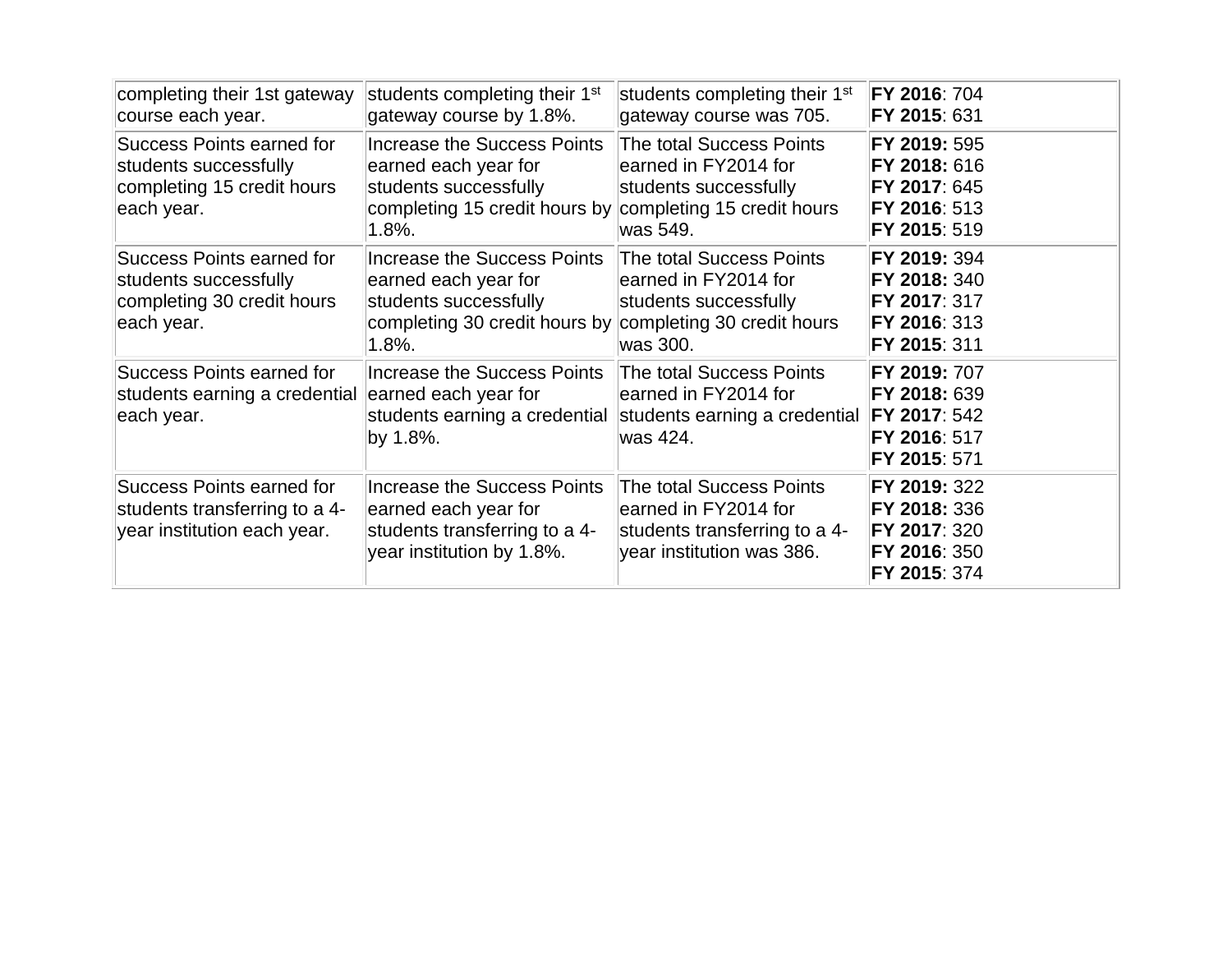# **Summary Student Results Data**

#### **Table 1: Students Qualifying for \$200 QEP Scholarships Each Year**

(All students completing 12 or more hours versus those earning a "C" or better in every class and having less than 10% absences)

|                         | Compl. 12+ hours | Qual. for QEP Schol. | Didn't Qual.   | % Qual. for Schol. |
|-------------------------|------------------|----------------------|----------------|--------------------|
| <b>Fall 2019</b>        |                  |                      |                |                    |
| <b>Clarendon Campus</b> |                  |                      |                |                    |
| Pampa Center            |                  |                      |                |                    |
| <b>Childress Center</b> |                  |                      |                |                    |
| <b>Amarillo Center</b>  |                  |                      |                |                    |
| Dist. Ed.               |                  |                      |                |                    |
| Total                   |                  |                      |                |                    |
| Average GPA             |                  |                      |                |                    |
| <b>Fall 2018</b>        |                  |                      |                |                    |
| <b>Clarendon Campus</b> | 310              | 168                  | 142            | 54.2%              |
| Pampa Center            | 106              | 72                   | 34             | 67.9%              |
| <b>Childress Center</b> | 28               | $\overline{26}$      | $\overline{2}$ | 92.9%              |
| <b>Amarillo Center</b>  | 19               | 15                   | $\overline{4}$ | 78.9%              |
| Dist. Ed.               | 29               | 14                   | 15             | 48.3%              |
| Total                   | 492              | 295                  | 197            | 60.0%              |
| Average GPA             | 2.94             | 3.40                 | 2.26           |                    |
| <b>Fall 2017</b>        |                  |                      |                |                    |
| <b>Clarendon Campus</b> | 344              | 197                  | 147            | 57.3%              |
| Pampa Center            | 80               | 60                   | 20             | 75.0%              |
| <b>Childress Center</b> | 26               | 21                   | 5              | 80.8%              |
| <b>Amarillo Center</b>  | 20               | 13                   | 7              | 65.0%              |
| <b>Total</b>            | 470              | 291                  | 179            | 61.9%              |
| Average GPA             | 3.10             | 3.39                 | 2.64           |                    |
| <b>Fall 2016</b>        |                  |                      |                |                    |
| <b>Clarendon Campus</b> | 253              | 89                   | 164            | 35.2%              |
| Pampa Center            | 130              | 49                   | 81             | 37.7%              |
| <b>Childress Center</b> | 22               | 9                    | 13             | 40.9%              |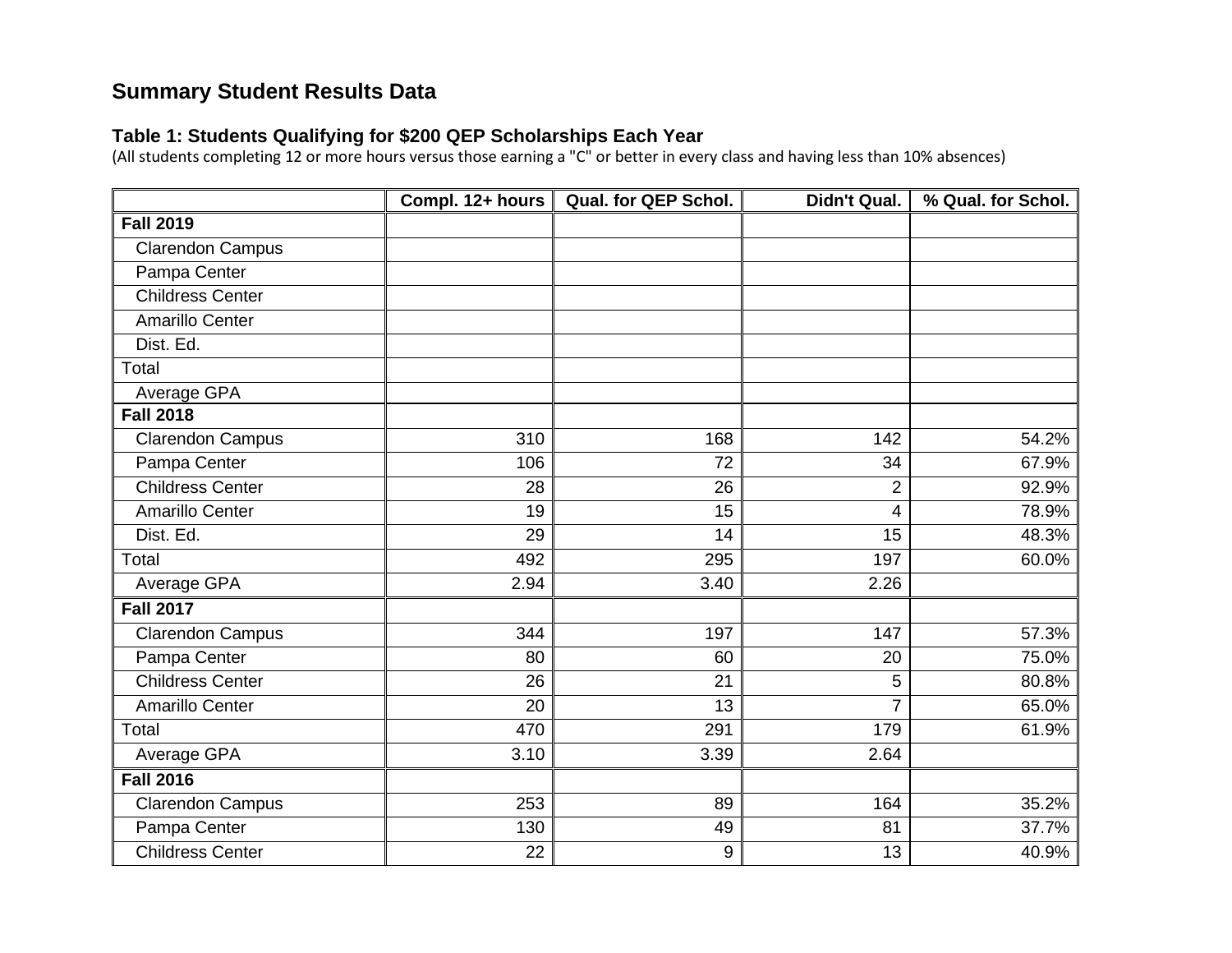| Amarillo Center | 25   | 10   | 5    | 40.0% |
|-----------------|------|------|------|-------|
| Dist. Ed.       | 38   | 10   | 28   | 26.3% |
| Total           | 468  | 167  | 301  | 35.7% |
| Average GPA     | 2.86 | 3.53 | 2.50 |       |

# **Table 2: Comparison of Average GPAs and Absence Rates-Qualifying Versus Non-Qualifying Students**

|                         | <b>Average GPA</b> |           |              | <b>Average Absence Rate</b> |           |              |
|-------------------------|--------------------|-----------|--------------|-----------------------------|-----------|--------------|
|                         | All                | Qualified | Didn't Qual. | All                         | Qualified | Didn't Qual. |
|                         |                    |           |              |                             |           |              |
| <b>Fall 2019</b>        |                    |           |              |                             |           |              |
| <b>Clarendon Campus</b> |                    |           |              |                             |           |              |
| Pampa Center            |                    |           |              |                             |           |              |
| <b>Childress Center</b> |                    |           |              |                             |           |              |
| Amarillo Center         |                    |           |              |                             |           |              |
| Dist. Ed.               |                    |           |              |                             |           |              |
| Total                   |                    |           |              |                             |           |              |
| <b>Fall 2018</b>        |                    |           |              |                             |           |              |
| <b>Clarendon Campus</b> | 2.88               | 3.34      | 2.34         | 9.4%                        | 3.0%      | 17.0%        |
| Pampa Center            | 3.00               | 3.42      | 2.09         | 9.4%                        | 2.3%      | 24.4%        |
| <b>Childress Center</b> | 3.48               | 3.55      | 2.47         | 2.7%                        | 2.7%      | 3.6%         |
| <b>Amarillo Center</b>  | 3.42               | 3.67      | 2.50         | 5.3%                        | 3.4%      | 12.4%        |
| Dist. Ed.               | 2.60               | 3.48      | 1.77         | 18.6%                       | 3.5%      | 32.7%        |
| Total                   | 2.94               | 3.40      | 2.26         | 9.4%                        | 2.9%      | 19.2%        |
| <b>Fall 2017</b>        |                    |           |              |                             |           |              |
| <b>Clarendon Campus</b> | 3.07               | 3.39      | 2.64         | 6.9%                        | 3.1%      | 11.9%        |
| Pampa Center            | 3.23               | 3.38      | 2.76         | 4.9%                        | 2.7%      | 11.7%        |
| <b>Childress Center</b> | 3.32               | 3.41      | 2.95         | 6.2%                        | 3.6%      | 17.1%        |
| <b>Amarillo Center</b>  | 2.95               | 3.31      | 2.29         | 10.2%                       | 5.5%      | 18.9%        |
| Total                   | 3.10               | 3.39      | 2.64         | 6.7%                        | 3.2%      | 12.3%        |
| <b>Fall 2016</b>        |                    |           |              |                             |           |              |